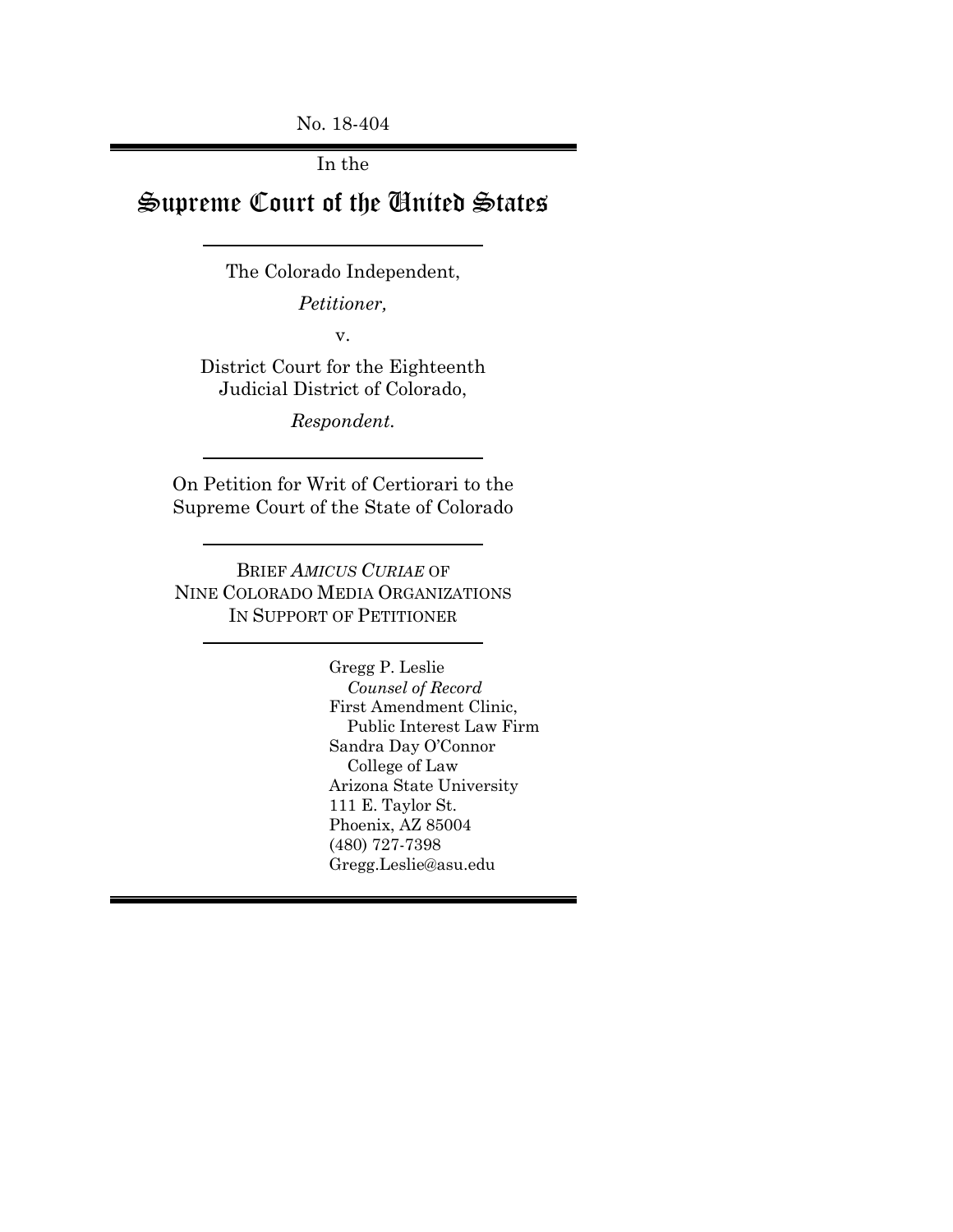## **TABLE OF CONTENTS**

| INTEREST OF AMICUS CURIAE 1                                                                                                                                                                 |  |  |  |  |  |  |
|---------------------------------------------------------------------------------------------------------------------------------------------------------------------------------------------|--|--|--|--|--|--|
| <b>INTRODUCTION AND</b>                                                                                                                                                                     |  |  |  |  |  |  |
|                                                                                                                                                                                             |  |  |  |  |  |  |
| I. Allowing the Colorado Supreme Court's<br>decision to stand significantly limits<br>the right of access to court records                                                                  |  |  |  |  |  |  |
| A. The current records access scheme<br>hinders access by failing to set a                                                                                                                  |  |  |  |  |  |  |
| This statutory scheme has led<br>В.<br>to widespread court secrecy that<br>interferes with the public's right                                                                               |  |  |  |  |  |  |
| II. The Colorado Supreme Court was obligated to<br>attach the "experience and logic" standard to<br>the issue of access to records, rather than                                             |  |  |  |  |  |  |
| A. The test for a qualified First Amendment<br>right of access has been routinely<br>considered for all aspects of the<br>judicial process, including hearings<br>and associated records 16 |  |  |  |  |  |  |
| B.<br>Courts that limit access to records<br>recognize the distinction between<br>judicial and tangential records. 20                                                                       |  |  |  |  |  |  |
| $\textbf{CONCLUSION}.\textcolor{red}{\textbf{25}}$                                                                                                                                          |  |  |  |  |  |  |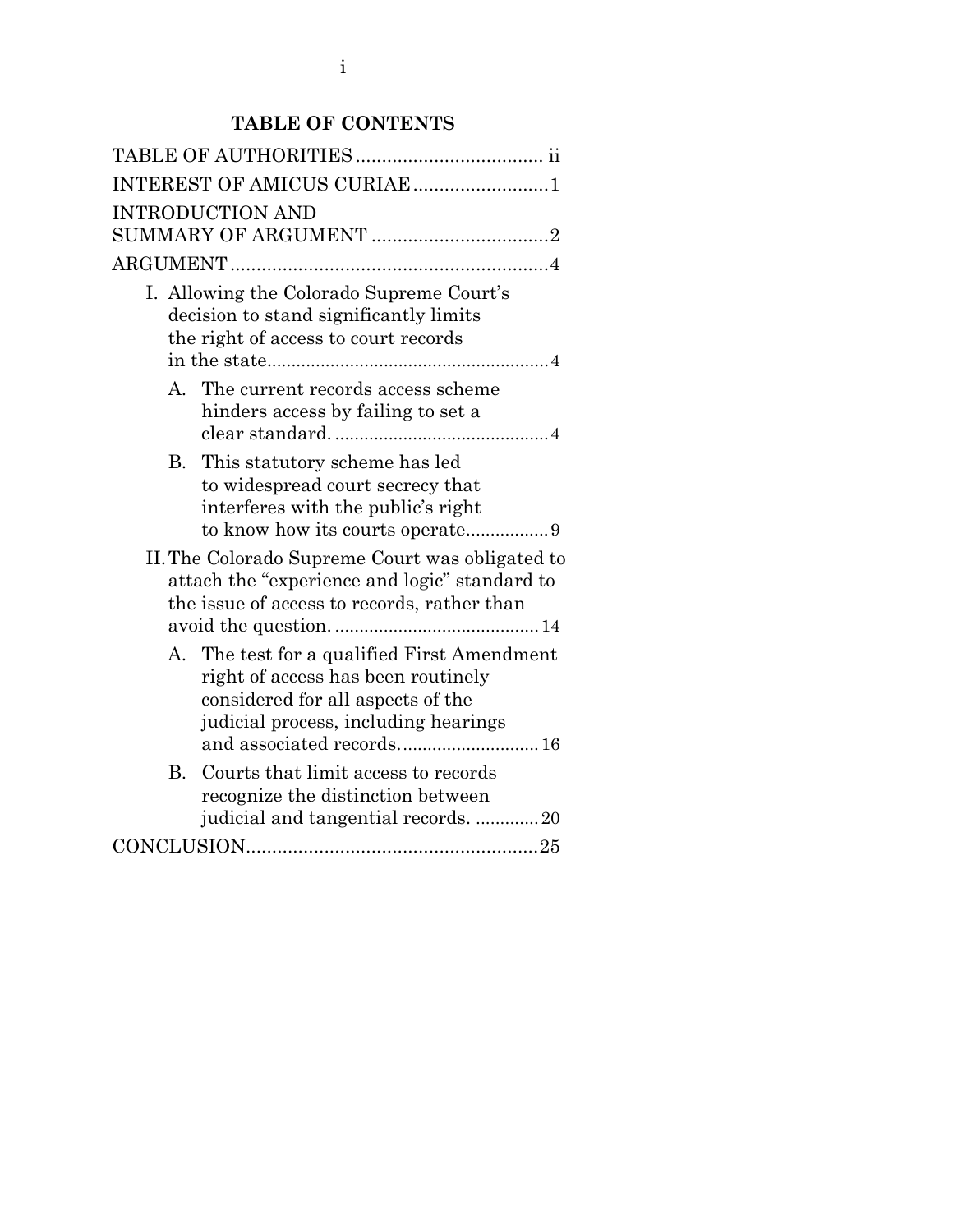## **TABLE OF AUTHORITIES**

### <span id="page-2-0"></span>**Cases**

| Anderson v. Cryovac, Inc.,                                                                                      |
|-----------------------------------------------------------------------------------------------------------------|
| Bank of Am. Nat'l Trust & Sav. Ass'n v. Hotel Rit-<br><i>tenhouse Assocs.</i> , 800 F.2d 339 (3d Cir. 1986)  22 |
| Brown & Williamson Tobacco Corp. v. F.T.C.,                                                                     |
| Globe Newspaper Co. v. Pokaski,<br>868 F.2d 497 (1st Cir. 1989)  18-19                                          |
| Globe Newspaper Co. v. Superior Court<br>for Norfolk Cty., 457 U.S. 596 (1982)  14-16, 17                       |
| Harris v. Denver Post Corp.,                                                                                    |
| <i>In re Bos. Herald, Inc., 321 F.3d 174</i>                                                                    |
| In re Grand Jury Subpoena,                                                                                      |
| In re Freedom Colo. Info., Inc.,                                                                                |
| In re Search of Fair Fin.,                                                                                      |
| In re Search Warrant for Secretarial Area Outside<br><i>Office of Gunn</i> , 855 F.2d 569 (8th Cir. 1988) 17    |
| In re Wash. Post Co., 807 F.2d 383                                                                              |
| Johnson v. Colo. Dep't of Corr.,                                                                                |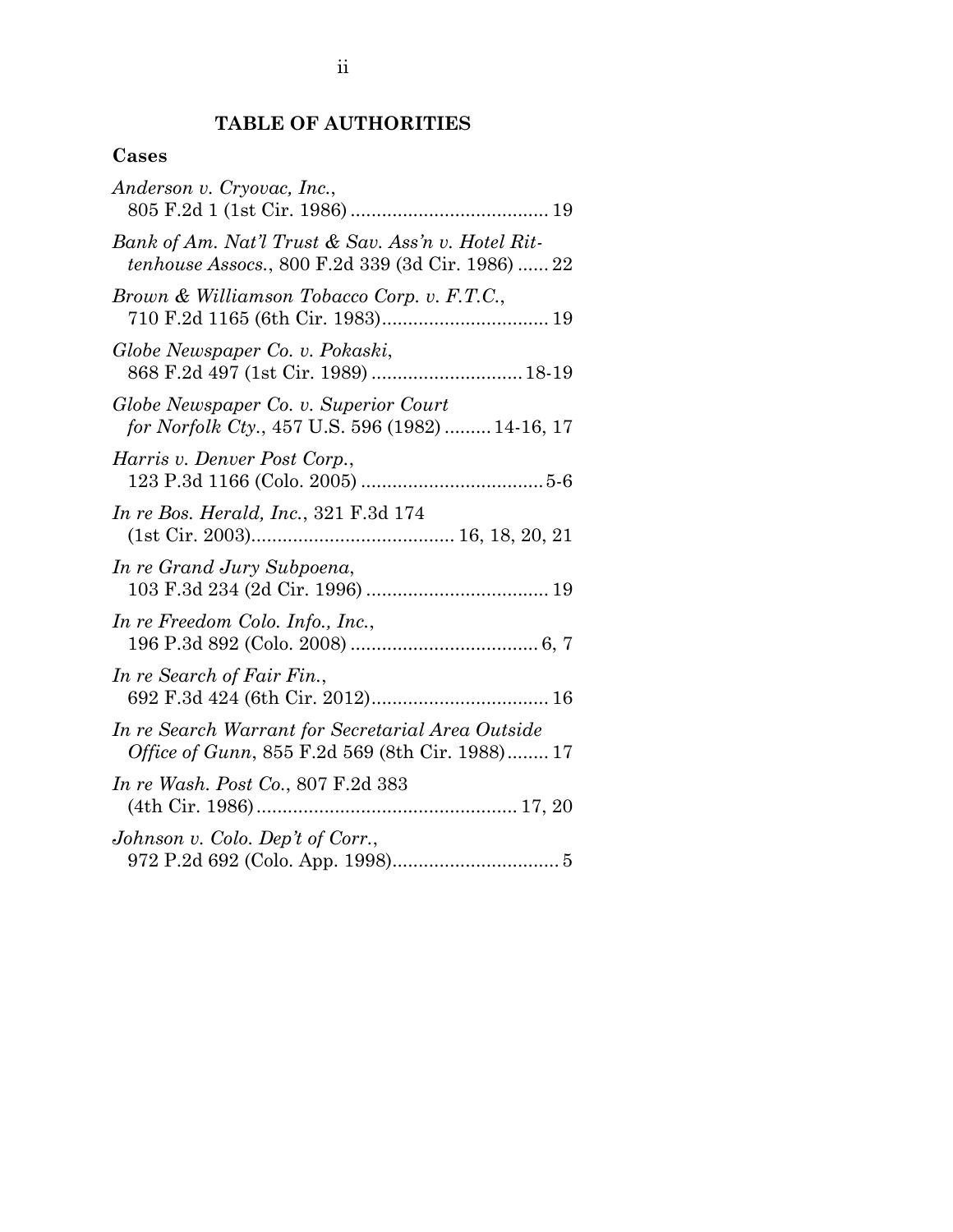| Kamakana v. City & Cty of Honolulu,<br>447 F.3d 1172 (9th Cir. 2006)22-23                              |
|--------------------------------------------------------------------------------------------------------|
| Madrigal v. City of Aurora,                                                                            |
| Nixon v. Warner Commc'ns, 435 U.S. 589 (1978) 21                                                       |
| Office of the State Court Adm'r v.<br>Background Info. Servs., Inc.,                                   |
| Oregonian Publ'g Co. v. U.S. Dist. Court for Dist.<br>of Or., 920 F.2d 1462 (9th Cir. 1990)  17, 22-23 |
| Press-Enter. Co. v. Superior Court<br>(Press-Enterprise I), 464 U.S. 501 (1984) 17                     |
| Press-Enter. Co. v. Superior Court of Cal.<br>for Riverside Cty. (Press-Enterprise II),                |
| Richmond Newspapers v. Virginia,                                                                       |
| Rushford v. New Yorker Magazine,                                                                       |
| Seattle Times Co. v. Rhinehart,                                                                        |
| Sullo & Bobbitt, P.L.L.C. v. Milner,                                                                   |
| Times Mirror Co. v. United States,                                                                     |
| United States v. Amodeo (Amodeo I),                                                                    |
| United States v. Amodeo (Amodeo II),                                                                   |
|                                                                                                        |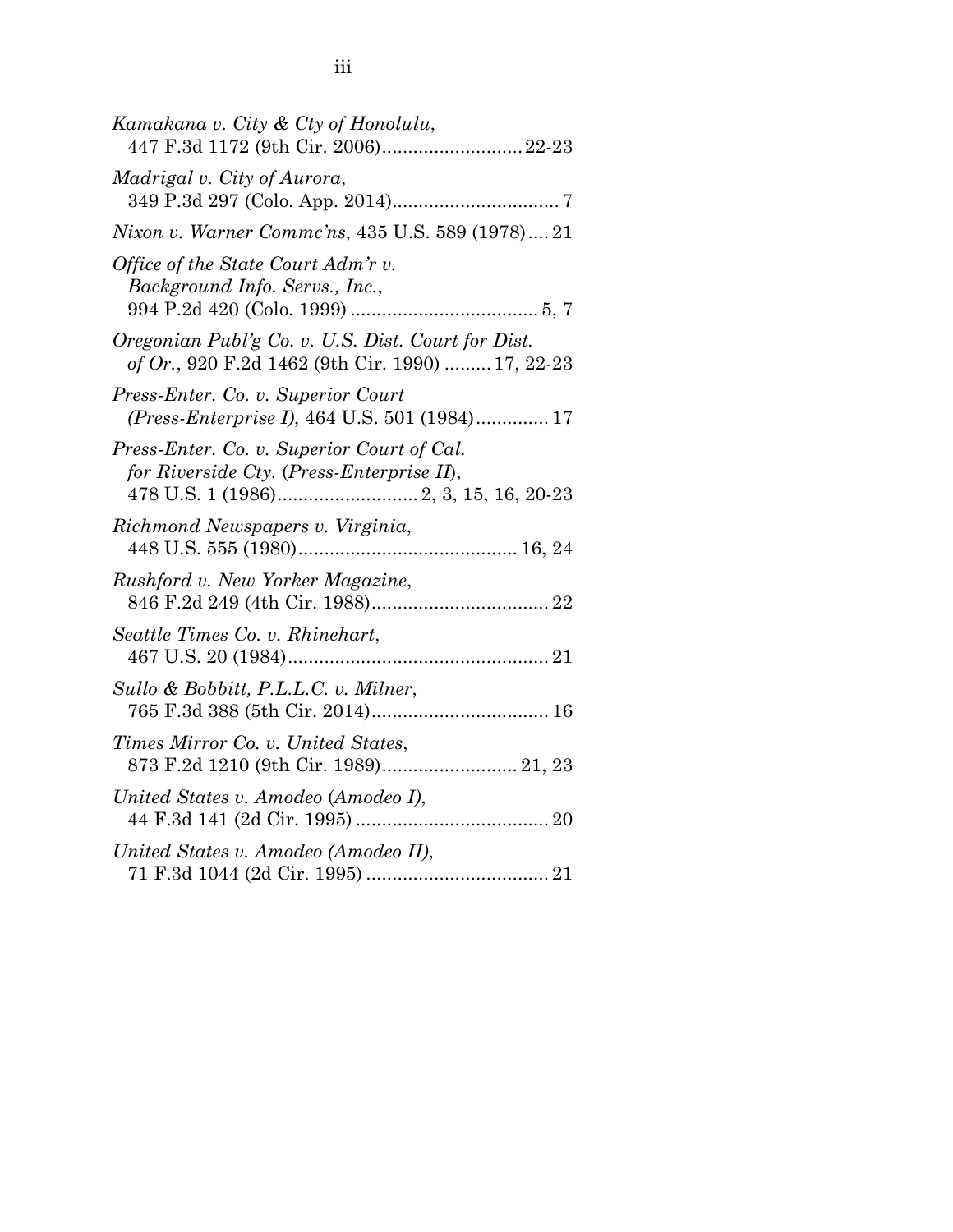| United States v. Antar,   |  |
|---------------------------|--|
| United States v. Corbitt, |  |
| United States v. Haller,  |  |
| United States v. McVeigh, |  |
| United States v. Smith,   |  |
| Wash. Post v. Robinson,   |  |

## **Statutes**

## **Rules**

<span id="page-4-0"></span>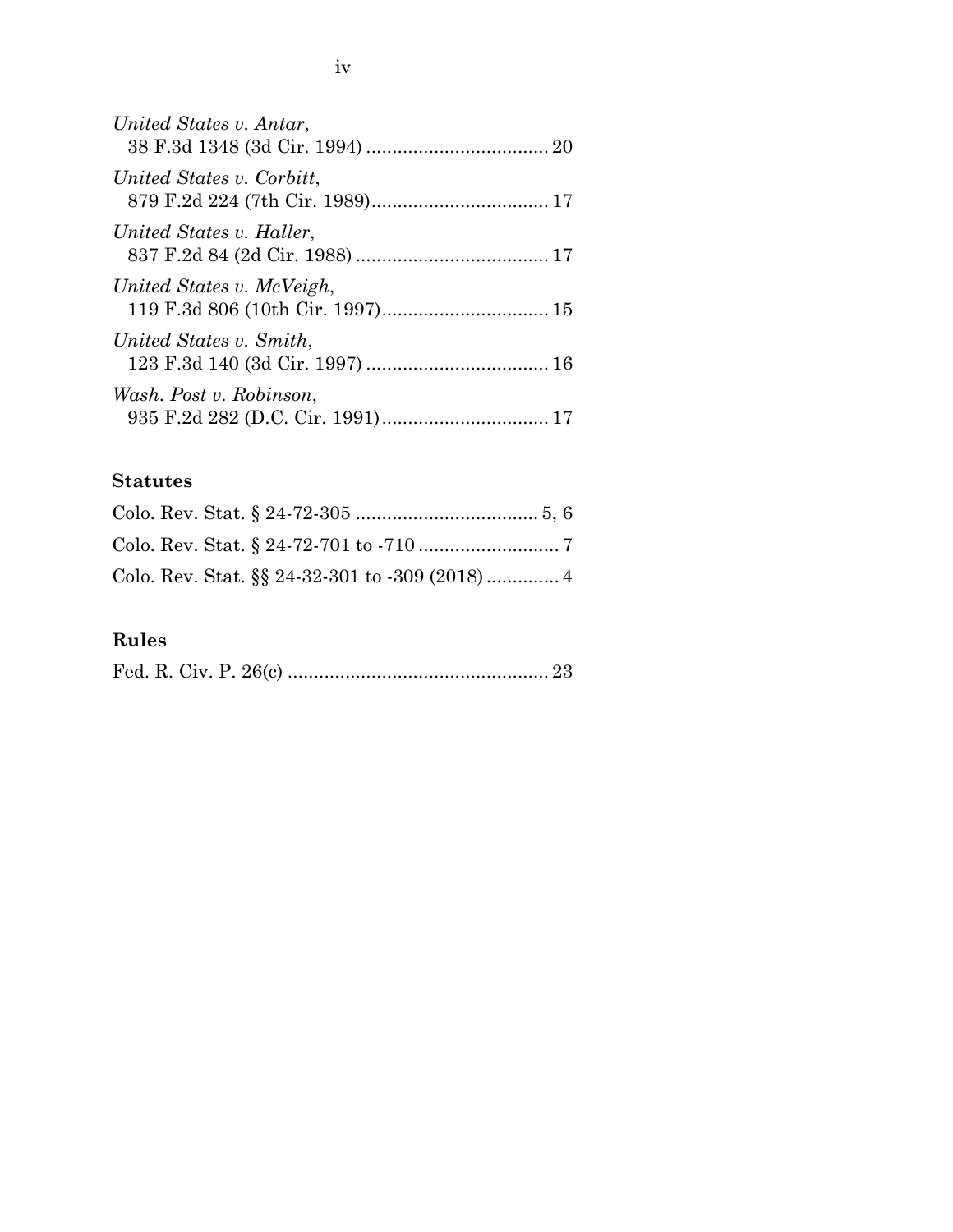#### **INTEREST OF** *AMICI CURIAE***[1](#page-5-1)**

The parties to this *amicus curiae* brief are the Colorado Broadcasters Association, the Colorado Freedom of Information Coalition, the Colorado Press Association, the *Colorado Springs Gazette*, the *Denver Post*, the *Durango Herald*, the *Fort Collins Coloradoan*, the *Grand Junction Daily Sentinel*, and the *Greeley Tribune*.

*Amici* have a significant interest in the issues of this case. They are all either directly involved in reporting on criminal justice issues in Colorado or work to improve access to information in the state. The current state of the law leaves many court proceedings hidden from public view or only allows access if media parties are willing to fight sealing and suppression orders. Recognizing a consistent First Amendment-based right of access to court proceedings, including records connected to such cases, would help *amici* better inform the public about how the courts work and how justice is meted out in Colorado.

<span id="page-5-0"></span> $\overline{a}$ 

<span id="page-5-1"></span><sup>1</sup> Pursuant to Rule 37(2)a and 37(6), *amici* state that all counsel of record received timely notice of the intent to file this brief, written consent of the parties was obtained, no counsel for a party authored the brief in whole or in part or made a monetary contribution to this brief, and no other person made a monetary contribution.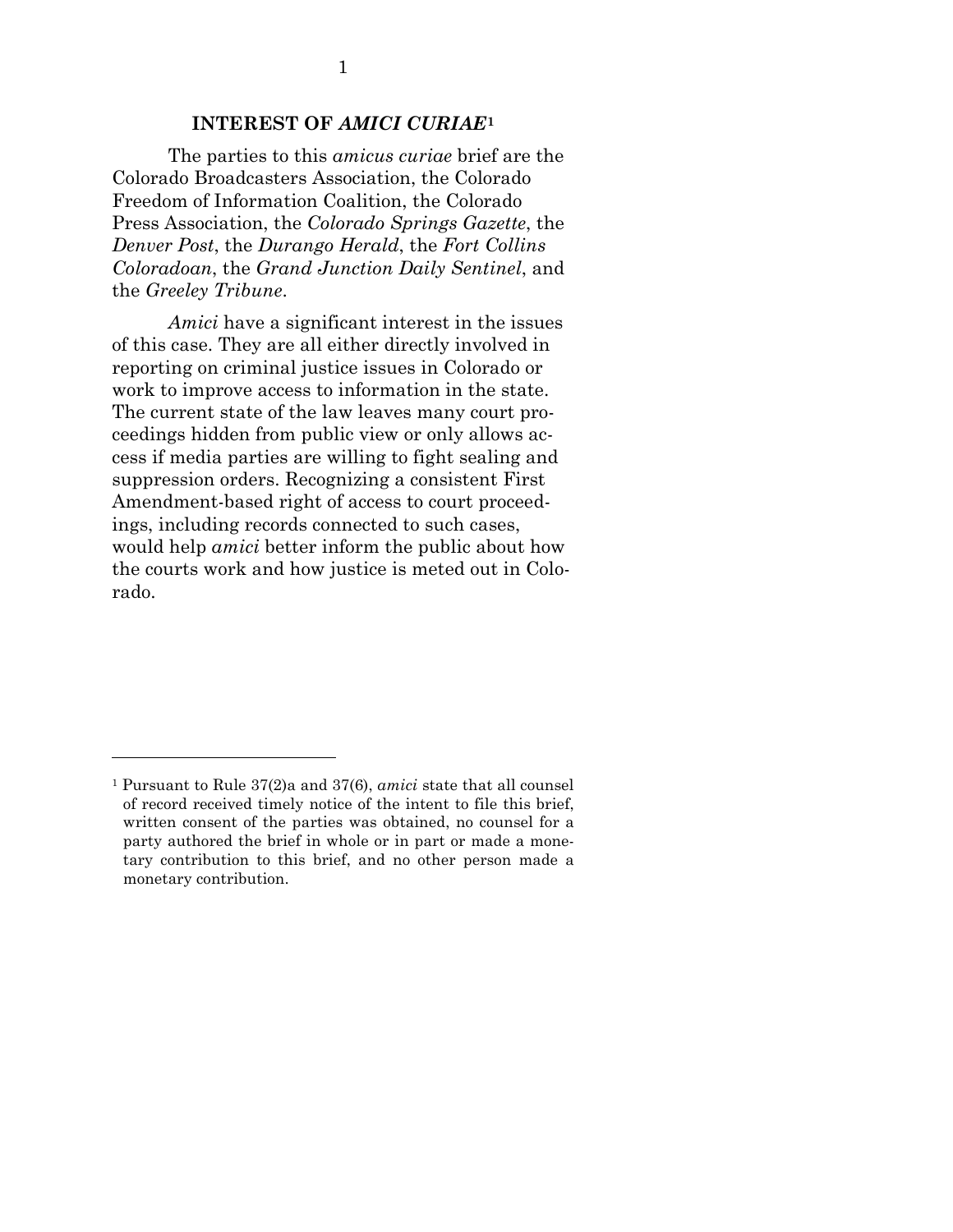#### **INTRODUCTION AND SUMMARY OF ARGUMENT**

This case is vital to Colorado journalism. Access to criminal justice records in the state has reached an untenable point where suppression is routine and difficult to overcome, even though this Court has created a clear roadmap for access to the judicial process.

Court access protects the public from the dangers of a system cloaked in secrecy. More than thirty years ago, this Court acknowledged a qualified right of access to criminal proceedings under the First Amendment. In a series of decisions, this Court crafted a standard in which "experience and logic" determine whether a presumption of access exists. *Press-Enter. Co. v. Superior Court of Cal. for Riverside Cty.* (*Press-Enterprise II*), 478 U.S. 1, 8 (1986). This test applies to all aspects of a proceeding, including the hearings and the filings that give meaning to hearings.

 The Colorado Supreme Court's opinion in the instant case illustrates the challenges faced by Colorado journalists. The decision reflects a misunderstanding of that court's duty to apply the experience and logic standard to judicial proceedings. It perpetuates a statutory scheme in which courts have unbridled discretion to conduct criminal proceedings in secret. The opinion follows a dangerous trend of secrecy in the Colorado criminal justice system. The public cannot have confidence in a judicial system shielded from the scrutiny and accountability offered by a qualified right of access to dispositive proceedings. Currently, as the *Denver Post* reported, "someone could be arrested, charged, convicted and sent to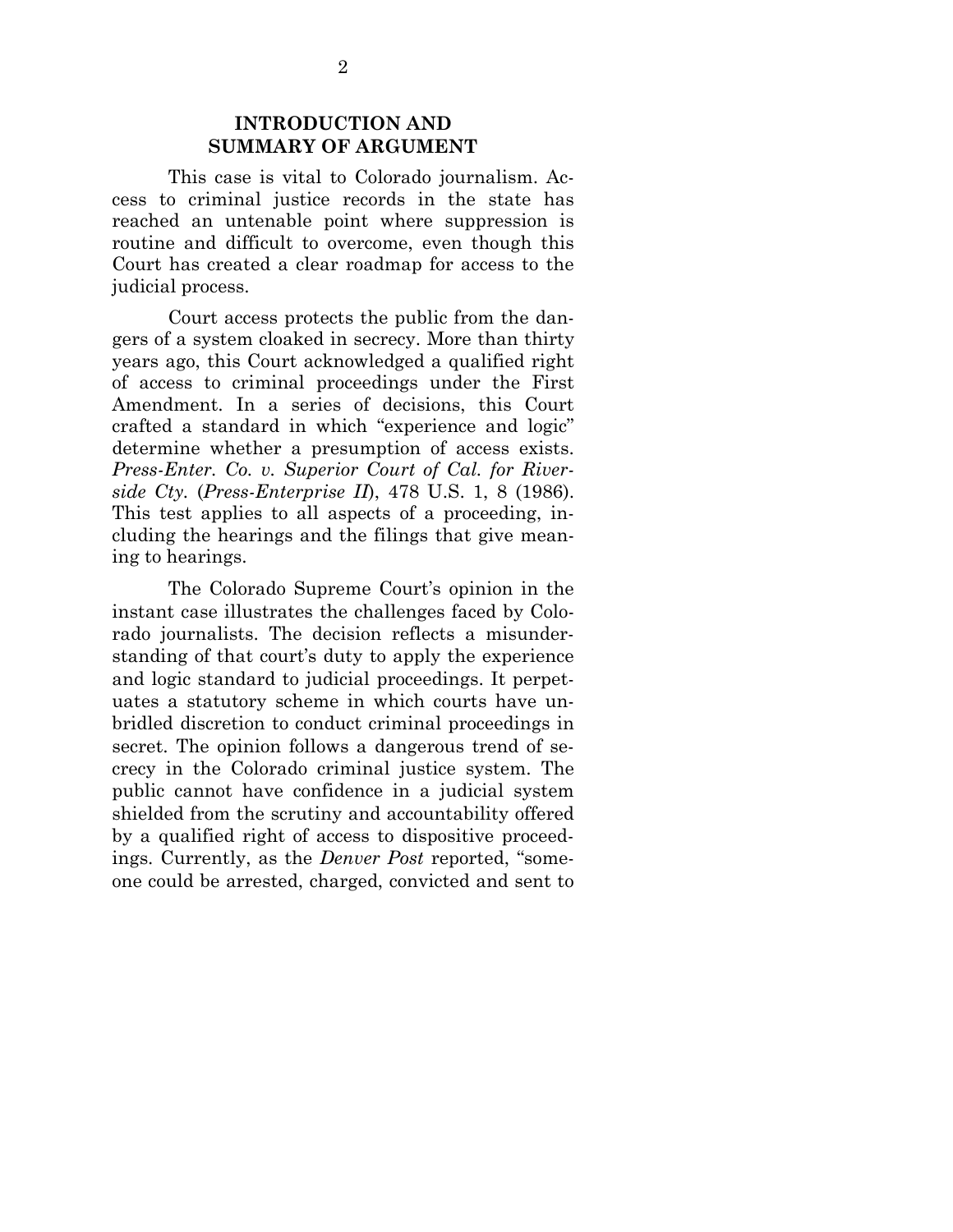prison in Colorado without anyone seeing why, how or where, and whether the process was fair." David Migoya, *Shrouded Justice: Thousands of Colorado Court Cases Hidden from Public View on Judges' Orders*, DENVER POST (July 12, 2018), https://www. denverpost.com/2018/07/12/suppressed-coloradocourt-cases-hidden-public-view/ [https://perma.cc/W9GF-J5ZW].

A statutory scheme which inhibits access to the courts violates precedent set by this Court and inhibits the public's right to monitor its judicial system. Colorado's statute and court rules presume to create a broad right of access to court records but have instead created a system that in practice interferes with the public's receipt of information about the judicial system. With no meaningful standard for suppressing case information and a cumbersome system for unsealing case files, the public is left in the dark.

The danger posed by Colorado's problematic statutory scheme is enhanced by that state's refusal to apply First Amendment access standards to records as court proceedings. The First Amendment protects the public's qualified right of access to aspects of the judicial process which have traditionally been open to the public and for which public access benefits the process in question. *Press-Enterprise II*, 478 U.S. at 8. This standard does not dictate access in all scenarios. *See id.* at 9. Critically, however, it attaches in all questions of access to the judicial process.

The Colorado Supreme Court erred by failing to apply the experience and logic test to the question of access. A First Amendment-based approach to access to court records would allow the public to re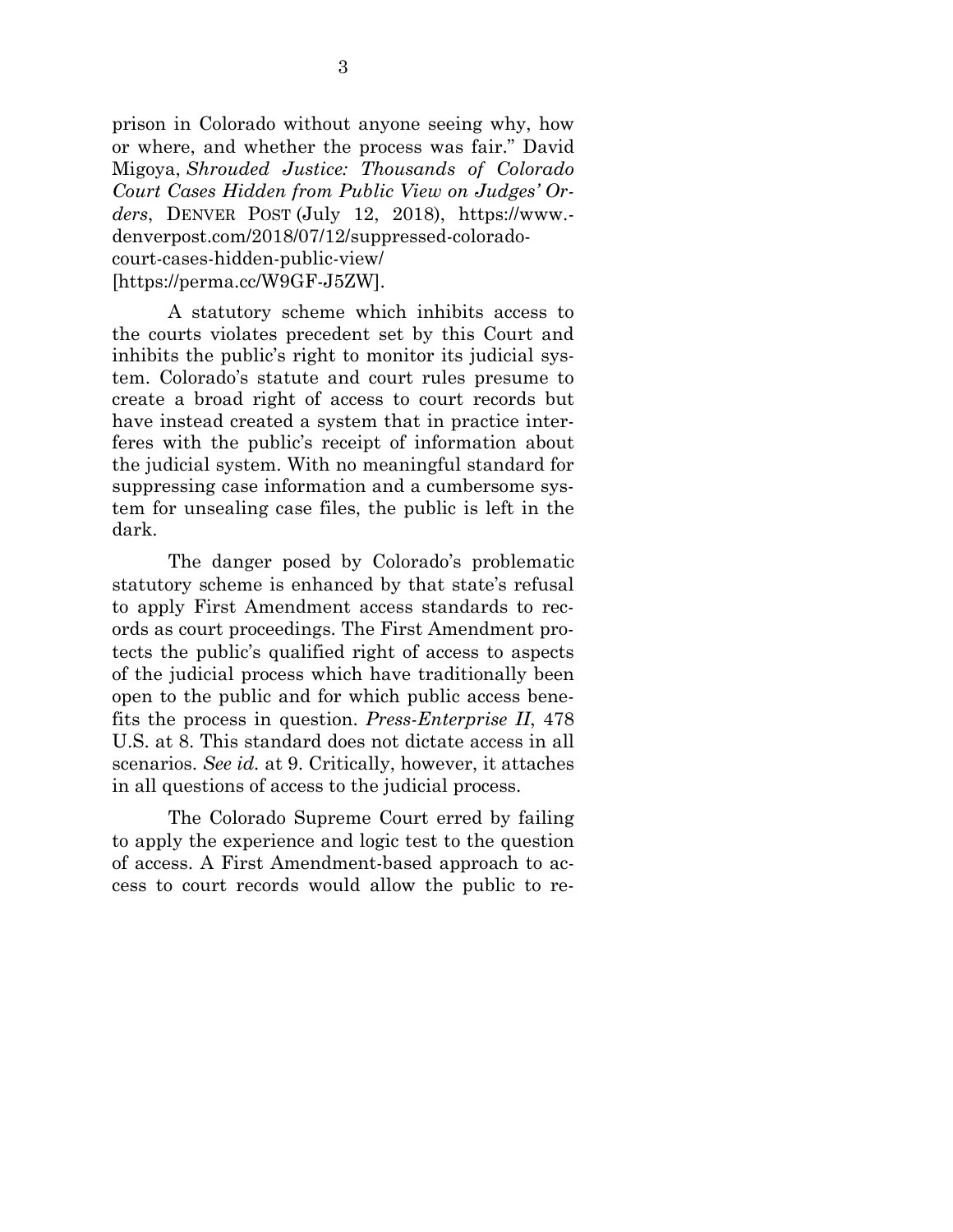main informed while still allowing courts to seal information when necessary.

#### **ARGUMENT**

### <span id="page-8-1"></span><span id="page-8-0"></span>**I. Allowing the Colorado Supreme Court's decision to stand significantly limits the right of access to court records in the state.**

Under the current state of Colorado law, access to criminal court records is rooted in an inadequate statutory scheme that regularly deprives the public of information about the justice system. Because journalists depend on timely information to inform the public about criminal justice issues, a meaningful standard of access to case records is critically important.

#### <span id="page-8-2"></span>**A. The current records access scheme hinders access by failing to set a clear standard.**

Access to criminal court records in Colorado is based on a statutory scheme that seems to confuse even the courts and leads to excessive sealing and suppressing of court records, as well as arbitrary decisions that are nearly unreviewable by higher courts.

#### **1. The statutory scheme.**

The Colorado Criminal Justice Records Act ("CCJRA") governs access to criminal justice records, including court records. Colo. Rev. Stat. §§ 24-32-301 to -309 (2018). While Colorado has a separate open records act that governs access to most public records, criminal justice records are explicitly excluded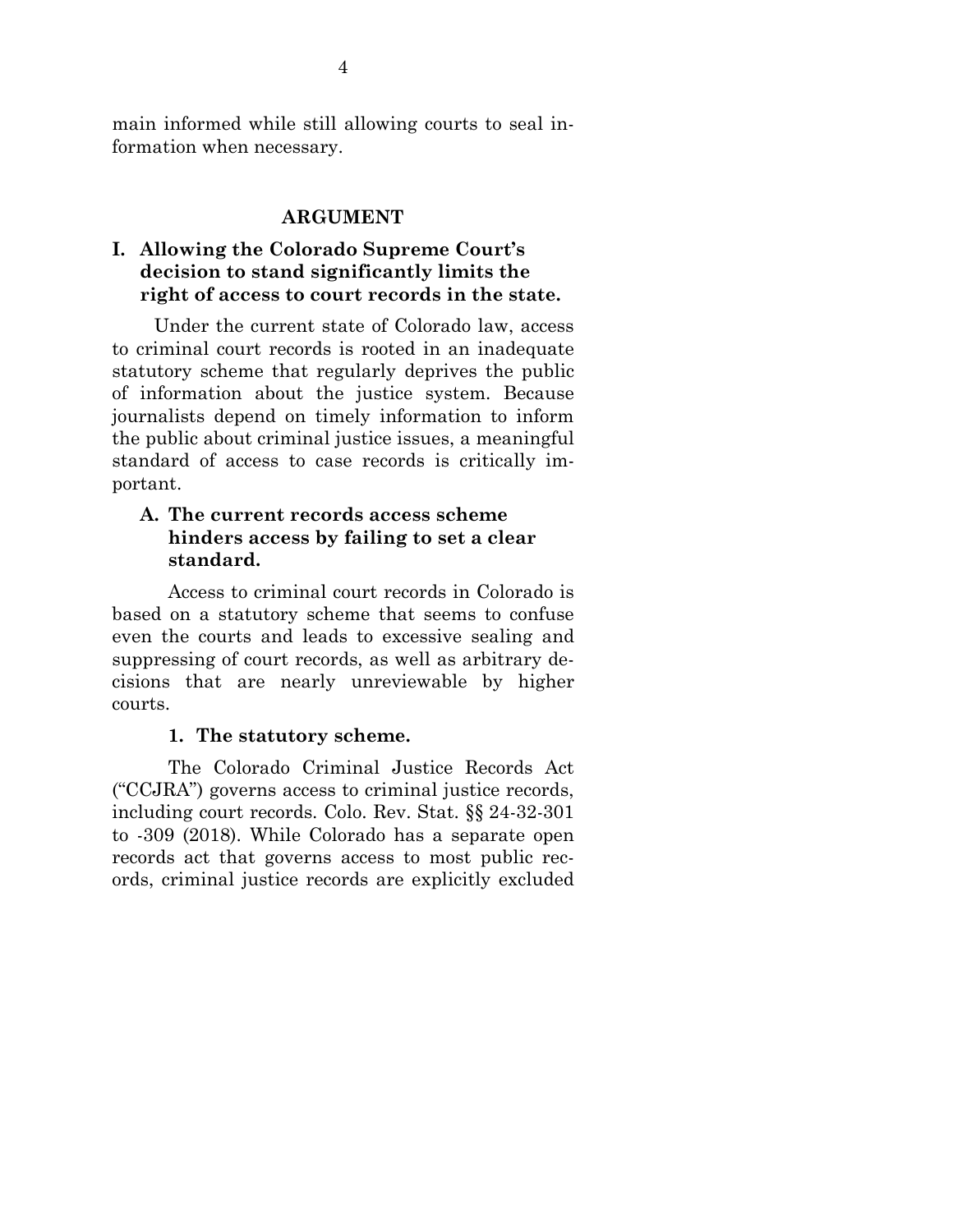from the open records act and fall under the purview of the CCJRA. *Id.* § 24-72-202(6)(b).

The CCJRA governs all records held by a criminal justice agency. The definition of a criminal justice agency is broad, and includes any court with criminal jurisdiction or any agency that takes part in criminal justice activities. *Id.* § 24-72-302(3). Because Colorado courts are considered criminal justice agencies, access to criminal court records is controlled by disclosure restrictions under the Act. *Office of the State Court Adm'r v. Background Info. Servs., Inc.*, 994 P.2d 420, 431 (Colo. 1999).

Under the CCJRA, there are two categories of criminal justice records. "Records of official actions," an extremely narrow set of documents including records of arrests, indictments, and dispositions, are subject to mandatory disclosure, unless prohibited by law. *Id.* § 24-72-303(1), (7). All other criminal justice records, a category which includes simply any record kept by any criminal justice agency, are subject to disclosure at the sole discretion of the custodian. *Id.*  $§ 24-72-304(1), (4)$ . That custodian's discretion is guided by a simple balancing test, which weighs various competing interests. *Harris v. Denver Post Corp.*, 123 P.3d 1166, 1175 (Colo. 2005).

This balancing test has shifted over time from a broad public-interest consideration to a narrow standard that emphasizes privacy and confidentiality. Early on, an appellate court stated that a custodian could deny access if "disclosure would be 'contrary to public interest.'" *Johnson v. Colo. Dep't of Corr.*, 972 P.2d 692, 695 (Colo. App. 1998) (quoting Colo. Rev. Stat. § 24-72-305(5)). In 2005, the high court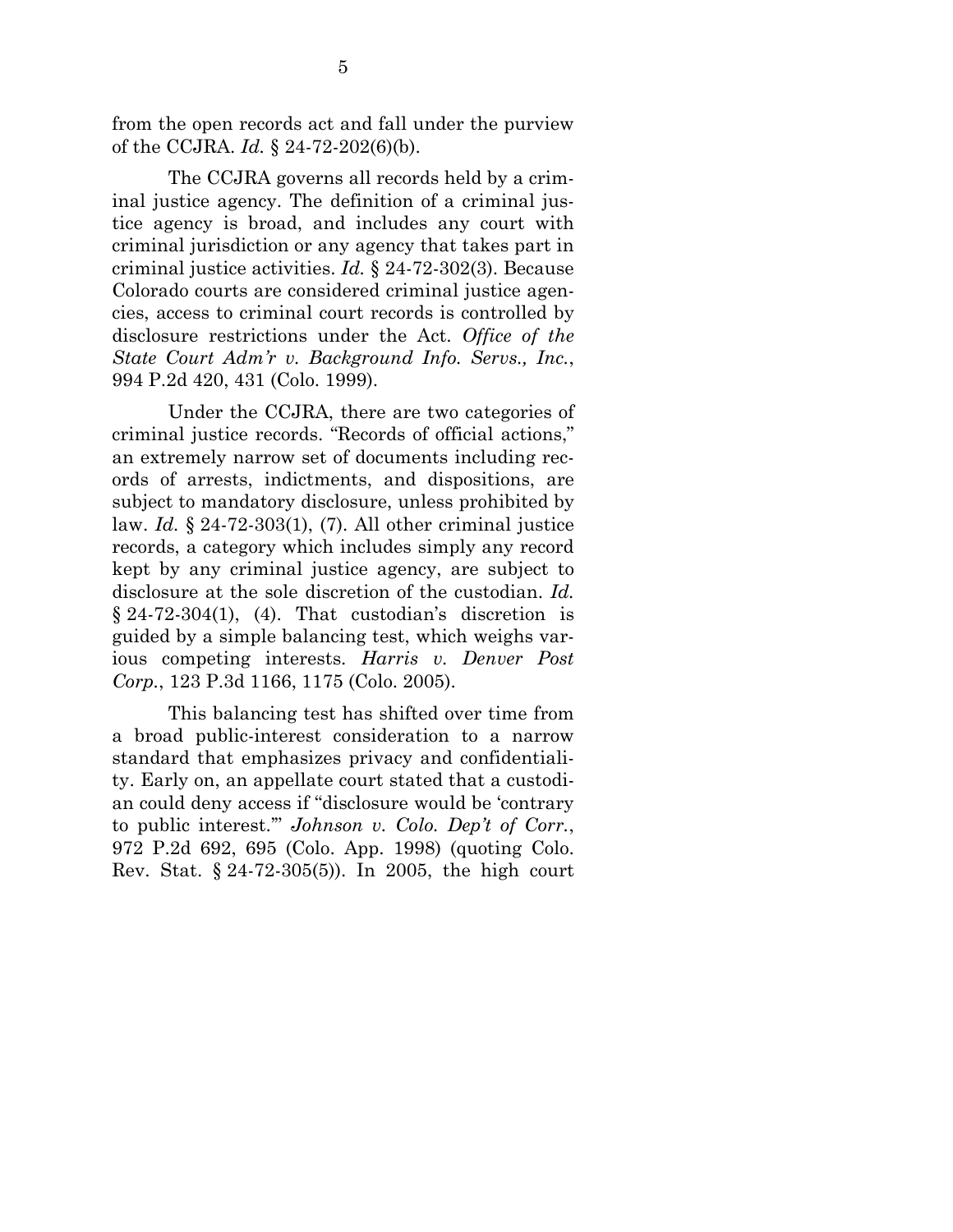stated that a custodian must balance a number of competing interests, including

> the privacy interests of individuals who may be impacted by a decision to allow inspection; the agency's interest in keeping confidential information confidential; the agency's interest in pursuing ongoing investigations without compromising them; the public purpose to be served in allowing inspection; and any other pertinent consideration relevant to the circumstances of the particular request.

*Harris*, 123 P.3d at 1175. These factors were affirmed in 2008, but the court went further to state "the CCJRA preference for disclosure is tempered by the privacy interests and dangers of adverse consequences involved in the inspection request." *In re Freedom Colo. Info., Inc.*, 196 P.3d 892, 899 (Colo. 2008) (stating that a custodian balances public and private interests but the CCJRA favors less broad disclosure than the open records act).

The process for appeal of a custodian's decision is subject to a narrow standard of review. When a custodian denies access to a criminal justice record, the applicant can ask for a written statement that "shall cite . . . the general nature of the public interest to be protected by the denial." Colo. Rev. Stat. § 24-72-305. An applicant can then apply for an order to show cause why the record should not be released. *Id.*

Under the CCJRA, the court examines the custodian's decision under an abuse of discretion standard, where the court cannot substitute its own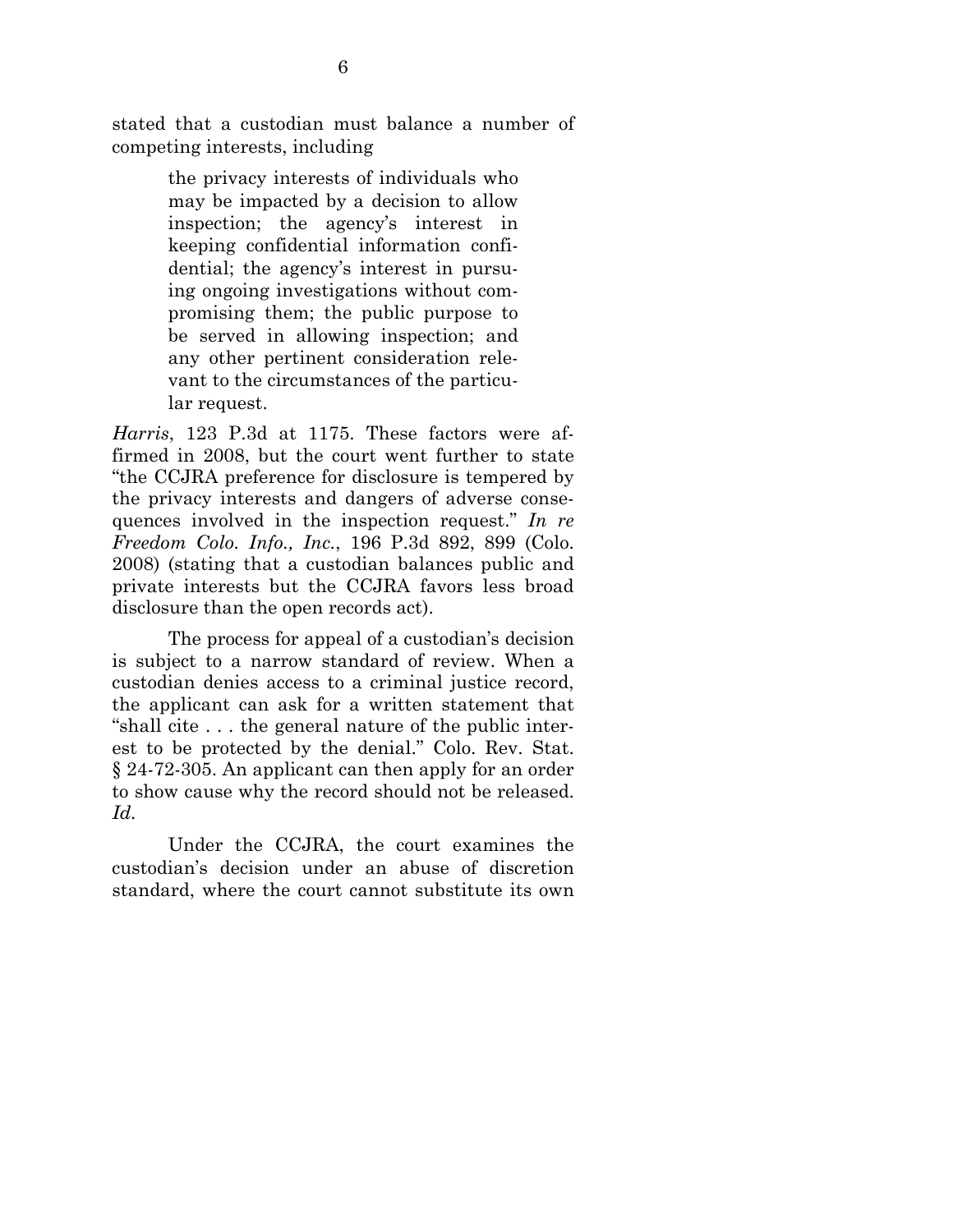balancing test for the custodian's discretion. *In re Freedom Colo. Info., Inc.*, 196 P.3d at 901. The court can only review the custodian's decision to see if the denial was proper based on the written statement. *Id.* If the court finds the custodian's denial was reasonable, the denial will stand. *Madrigal v. City of Aurora*, 349 P.3d 297, 300 (Colo. App. 2014). This standard of review hinders access because a custodian could provide a generalized statement purporting to protect the public interest, and if granted, that decision is nearly unreviewable.

#### **2. The court rules.**

Under the CCJRA, the custodian of court records is, naturally, the courts. *Background Info. Servs., Inc.*, 994 P.2d at 431. In a directive issued by the Chief Justice of the Colorado Supreme Court, clerks of the court are designated as official custodians of court records and may only release court records under certain guidelines. Chief Justice Directive 05-01 (amended October 2016).

The directive differentiates between sealed and suppressed records. "Sealed" records are any court records accessible only to judges and court staff, or, in criminal cases, as defined by law under Colo. Rev. Stat. § 24-72-701 to -710; CJD 05-01, § 3.07. This is comparable to an expungement process in other states, where records are removed from public view as a remedial measure. In sealed cases, party names are not accessible to the public or discoverable through online searches. CJD 05-01, § 3.07. In contrast, "suppressed" records are any court records accessible only to judges, court staff, and parties to the case. *Id.* § 3.08. The directive does not make name indices or registers of actions unavailable to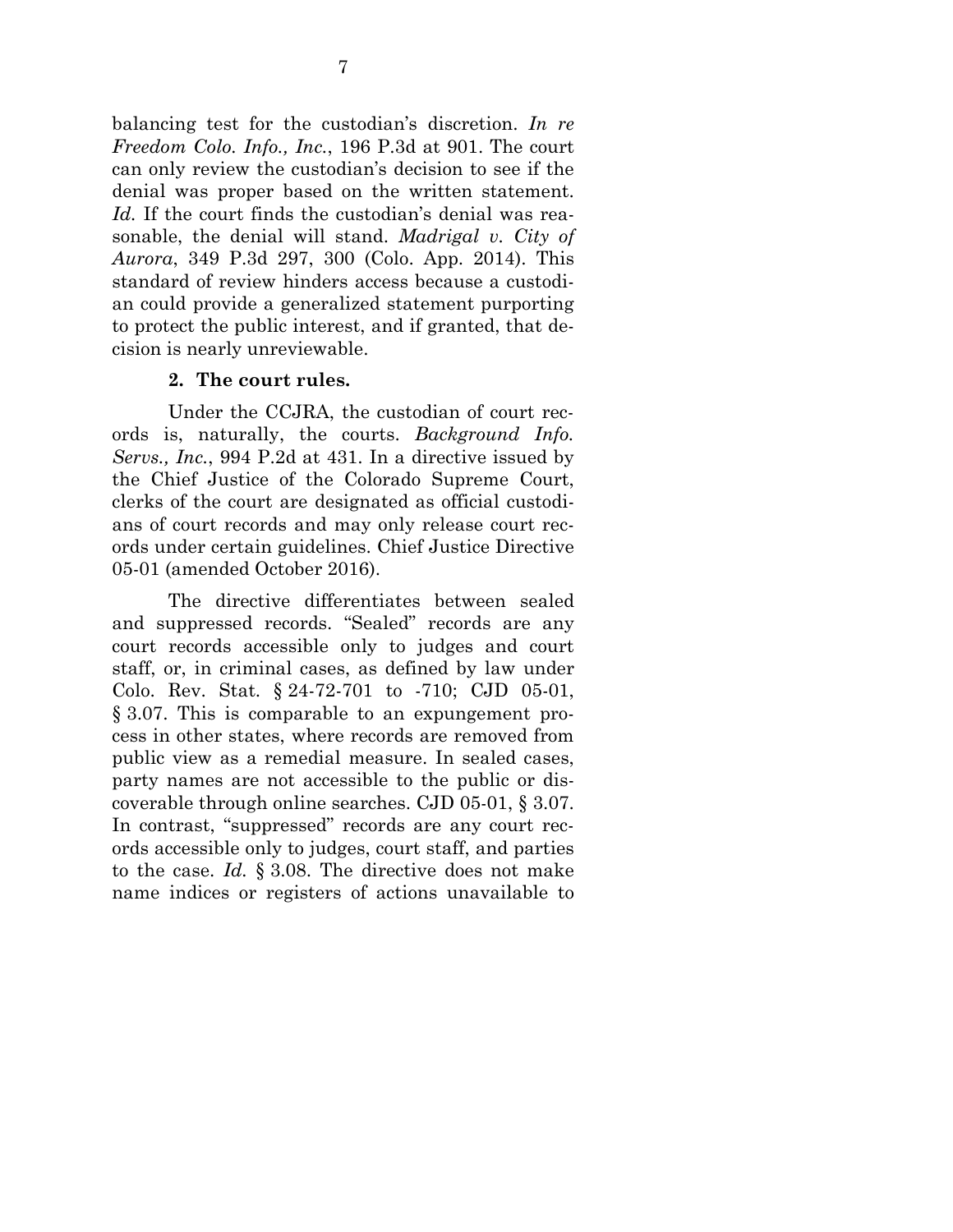the public for suppressed cases. Any record can be suppressed by a court order, paralleling other states' schemes for sealing records before and during trial.

Though the directive creates these categories of records, neither this directive nor the court rules generally specify what standards are used to suppress court records. Moreover, there are no clear standards for how long a court record should remain suppressed, or whether a record should be unsuppressed following the resolution a case.

These categories are apparently not clear even to judges, as evidenced by several trial court orders that respond to a motion to suppress records. *See generally* Order Re: Motion to Unseal Court File (Including Docket)/("Suppression Order"), *Colorado v. Holmes*, No. 12CR1522, 2012 Colo. Dist. LEXIS 1862 (D. Colo. Aug. 13, 2012); Order Unsuppressing Court File, *Colorado v. Holmes*, No. 12CR1522, 2012 Colo. Dist. LEXIS 1870 (D. Colo. Sept. 21, 2012); Final Order Regarding Def.'s Motion to Seal Court Record From the Pub., This Order Is Not Sealed/Suppressed, *People v. Collins*, No. 2016CR1882 (D. Colo. Oct. 25, 2016) (acknowledging that suppression is the correct term but sealed and suppressed are used interchangeably by the attorneys).

Together, the CCJRA and Chief Justice Directive 05-01 purport to "maximize accessibility to court records." CJD 05-01 § 1.00. However, between the discretionary authority granted to a custodian of court records and the vague categories created by the Chief Justice's directive, Colorado has created a confusing statutory scheme that lacks clear standards. Decisions are nearly unreviewable, leading to a system that is ripe for abuse.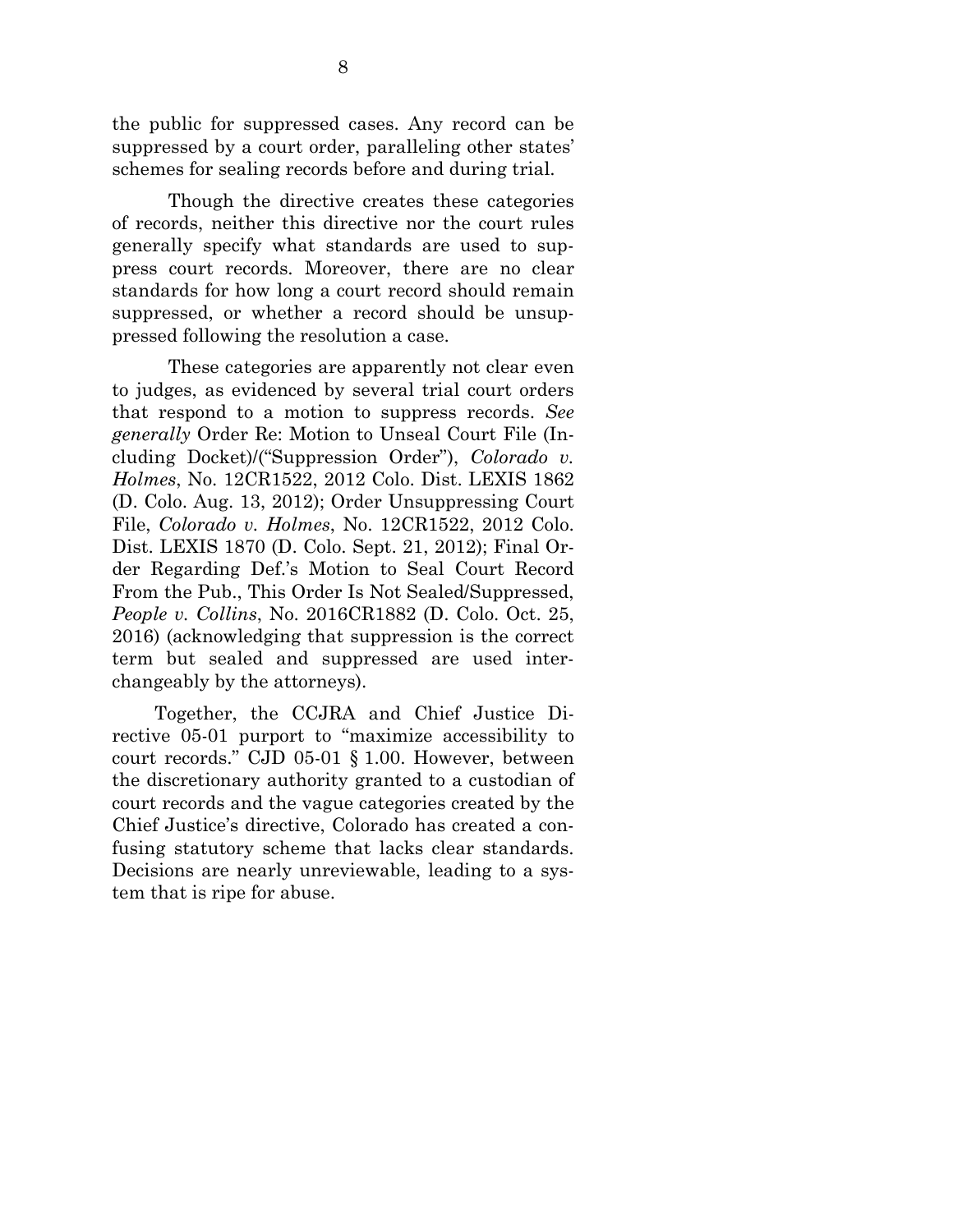### <span id="page-13-0"></span>**B. This statutory scheme has led to widespread court secrecy that interferes with the public's right to know how its courts operate.**

A recent *Denver Post* series by investigative reporter David Migoya documents how the lack of an identifiable standard for suppression of individual records and the broad discretion granted to judges to make those decisions has created a system in which suppression is often the norm rather than the exception. Migoya discovered, through his own reporting because the records were not publicly available, that more than 6,700 civil and criminal cases were suppressed and hidden from public view since 2013. Migoya, *Shrouded Justice*, *supra.* 

> In every suppressed case . . . the judge's suppression order and the reasons supporting it are shielded from public scrutiny. Courthouse employees and many law enforcement officials, including prosecutors, will not even acknowledge the suppressed cases exist . . . That means someone could be arrested, charged, convicted and sent to prison in Colorado without anyone seeing why, how or where, and whether the process was fair.

Id. Custodians routinely deny the existence of suppressed cases though the statute does not allow for denial. When asked about a suppressed 2013 case, a spokesman for the Denver district attorney's office told the *Denver Post*, "The short answer is that suppressed and sealed means the same thing to the extent the public is barred from access." Then, without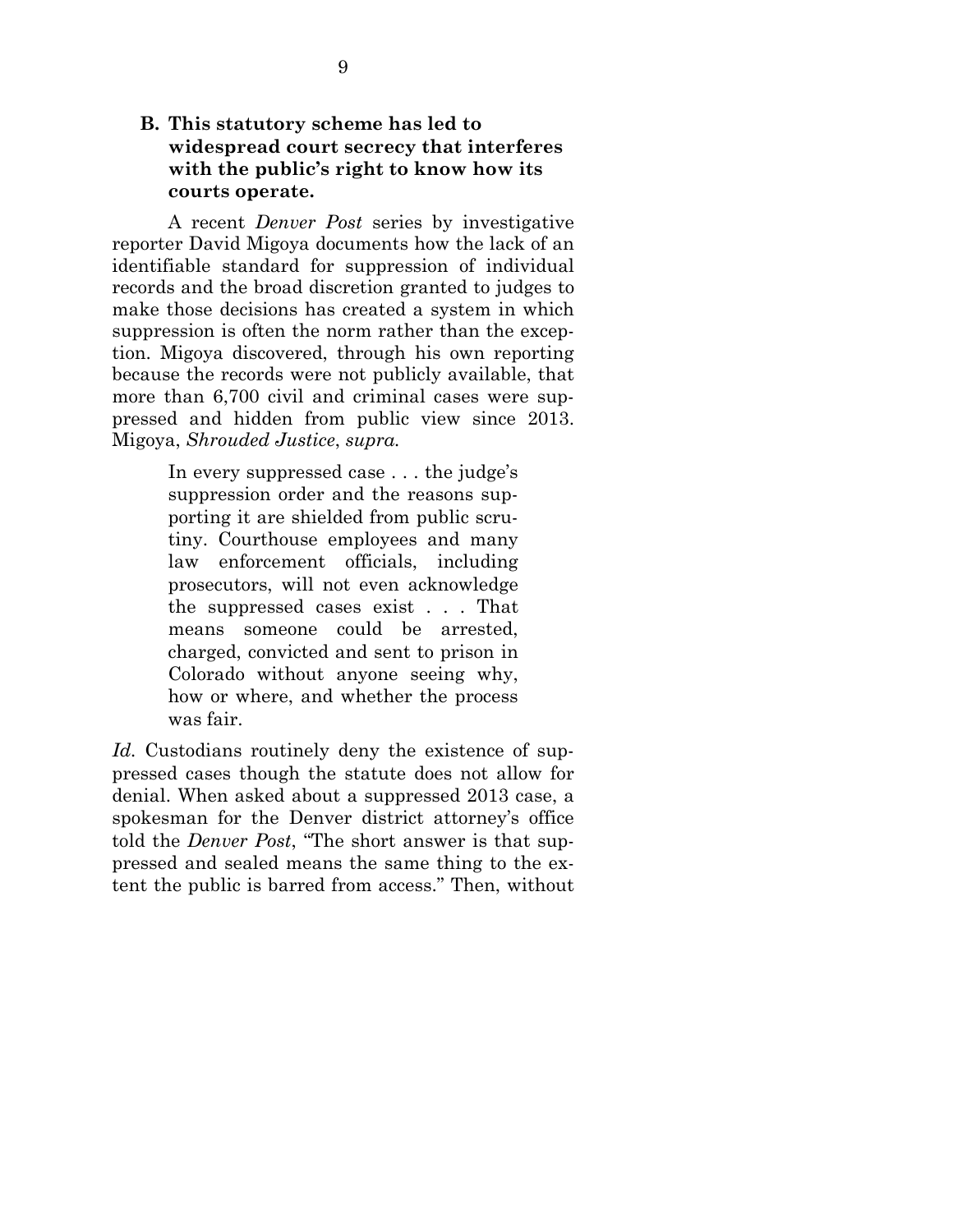confirming or denying that the record in question existed, the spokesman continued, "So, if whatever case you're referring to is in fact suppressed by a court order, then respectfully, I'm not going to violate a court order and release case information to the public." *Id.*

The process by which a party requests suppression is generally as simple as a request by one party to a judge, which is nearly always granted. David Migoya, *18th Judicial District Implements New Rules to Make Felony Prosecutions Harder to Suppress from the Public*, DENVER POST (July 12, 2018), https://www.denverpost.com/2018/07/12/18th-

judicial-district-rules-harder-suppress-felony-

prosecutions/ [https://perma.cc/8WNE-KH4V]. The office of George Brauchler, District Attorney for the 18th Judicial District, told the *Denver Post* that it could not recall an instance in which a judge had denied a request for suppression. *Id.* According to the *Post* series, protecting an ongoing investigation is a common justifications for suppressing records. However, in practice, the reasons for suppression are varied and often questionable, such as to avoid unwanted media attention. Migoya, *Shrouded Justice*, *supra.* Some judges opt to suppress cases before any motion has been made, as in 2016 case against an Adams County school board member for attempting to lure a child for sex, which was suppressed because the judge "had concerns about releasing information." *Id.*

Members of the press or the public must obtain a court order to gain access to a suppressed record. CJD 05-01, § 3.08. This often results in cases being suppressed for years or indefinitely, long after the original justification for suppression has ceased to exist and the balance has clearly tipped in favor of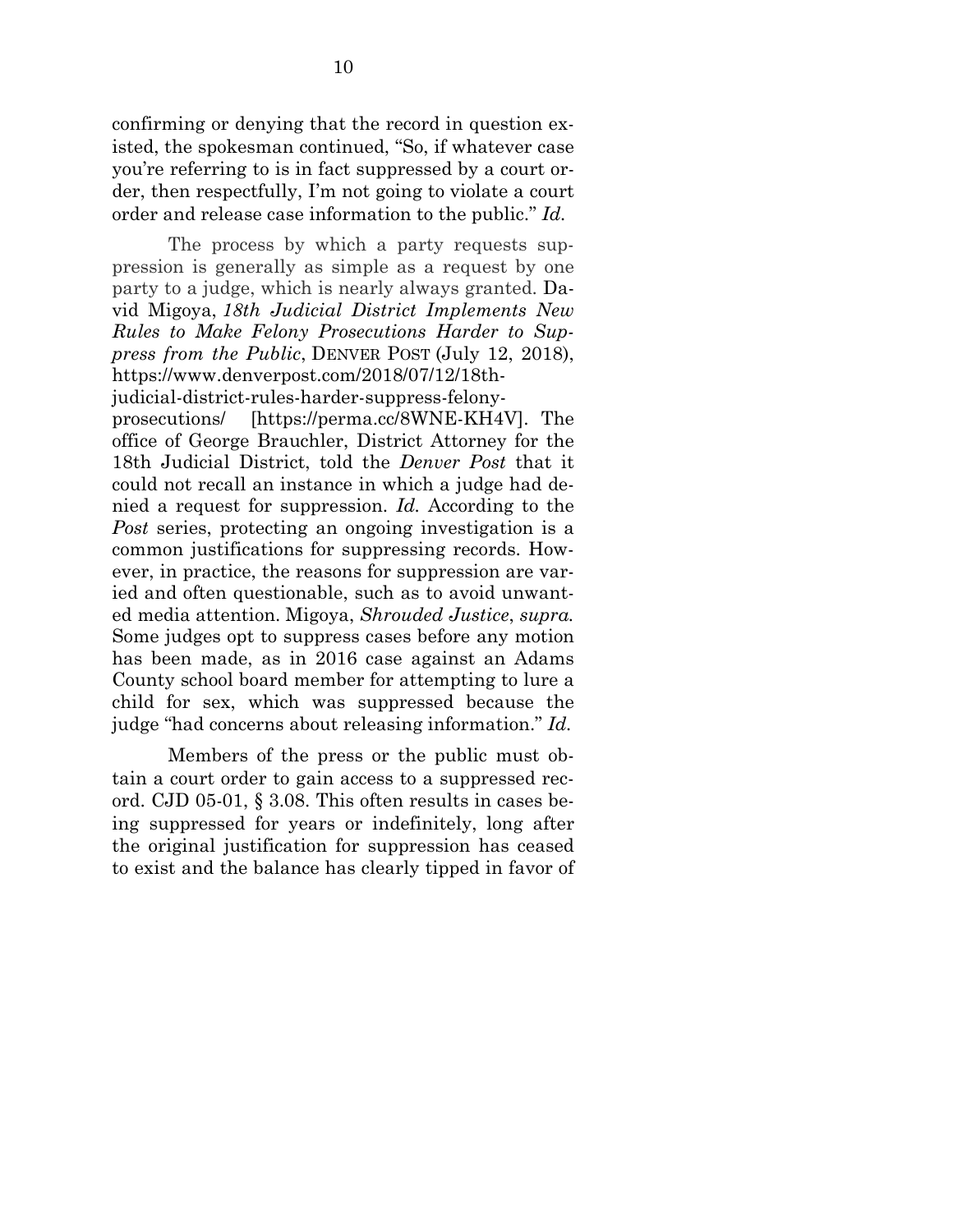the public's right of access to information in order to monitor the fairness of the justice system.

The *Denver Post* identified two high-profile cases involving sex crimes in which the public's access to information was severely inhibited by Colorado's suppression practices. A Douglas County sheriff's deputy was arrested on suspicion of trying to solicit a teen for sex. David Migoya, *How News Coverage of Two High-Profile Sex-Crime Cases Faded After They Were Suppressed by Colorado Judges*, DENVER POST (July 12, 2018), https://www.denverpost.com/- 2018/07/12/sex-crime-cases-suppressed-coloradojudges/ [https://perma.cc/23BY-8BFZ]. At the district attorney's request, all details surrounding his arrest and charges were suppressed. *Id.* The news media were unable to obtain any further information about the case until his sentencing hearing, and the case itself remained suppressed for four years. *Id.*

Similarly, a case involving a Douglas County school teacher was originally suppressed to protect an ongoing investigation, but was only unsuppressed years later, after he had been sentenced and required to register as a sex offender, and after the *Denver Post* asked a prosecutor to request the suppression be lifted. *Id.* While suppression may be proper during an ongoing investigation, and some details of a record, such as the identity of a victim who is a minor, can properly remain permanently suppressed, the indefinite suppression of entire cases is contrary to the public interest. This has led the press, the public, and even the government to request a standard for suppression that takes the public's First Amendment right of access into account.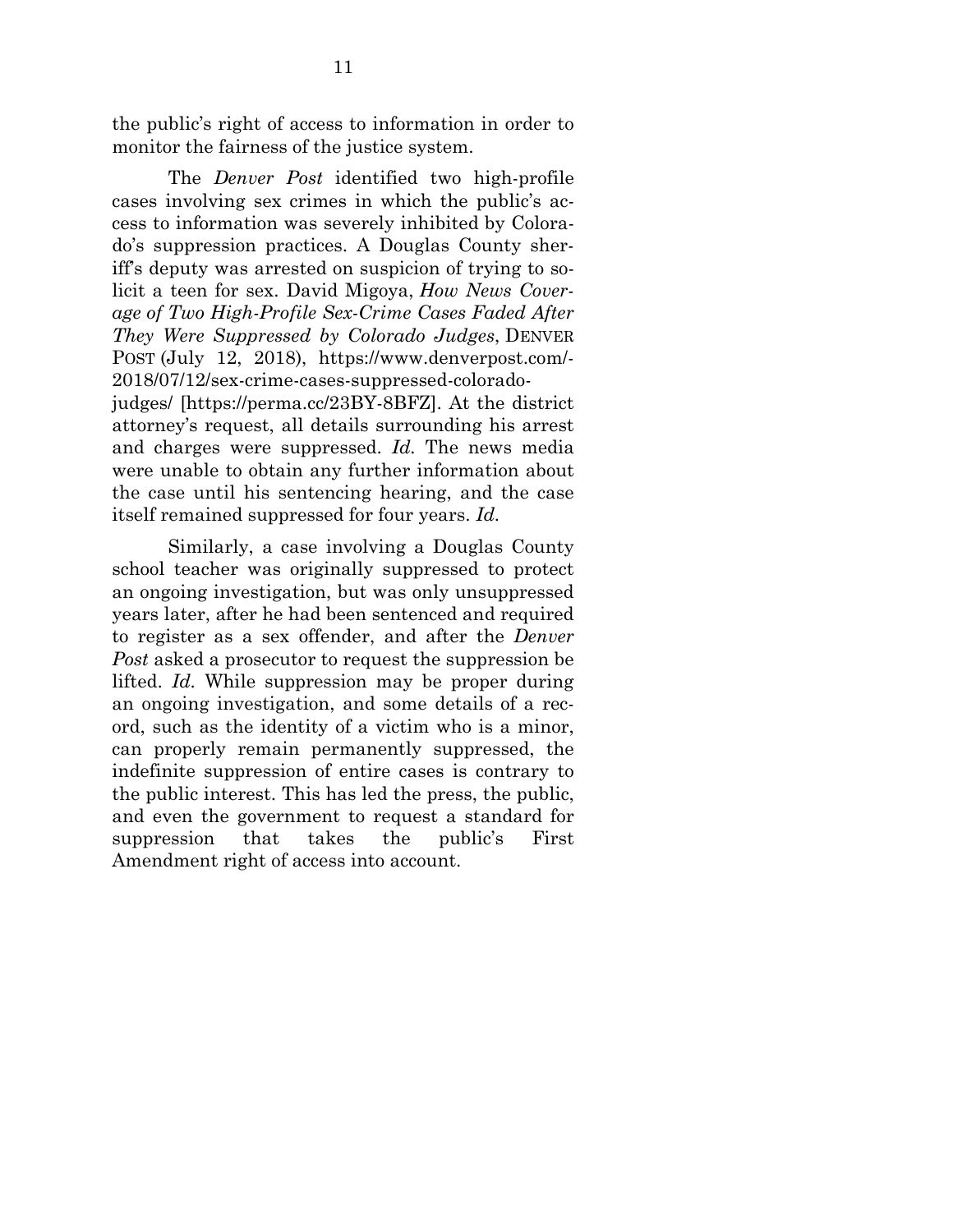The *Denver Post*'s revelations on suppressed cases motivated at least one judicial district to acknowledge that its procedures need to change. Migoya, *18th Judicial District*, *supra.* The 18th Judicial District announced it will require approval from senior district attorneys for suppression requests. *Id.*  In addition, if a suppressed case leads to a conviction, the district attorney's office will also require the approval of a senior district attorney to maintain the suppression, creating a presumption that most cases should be unsuppressed after a conviction. *Id.* These changes, however, represent only an alteration in local practices, and do not change the fact that there is no standard to govern the suppression of cases in the Colorado judicial system. *Id.* A spokesman for the 18th Judicial District told the *Denver Post* that his office "would absolutely support the establishment of a court rule or statutory standard and procedure" regarding suppression and the maintenance of suppression orders post-conviction, *id.,* recognizing the significance of the issue.

The criminal action underlying this petition is only one of many high-profile Colorado cases that have highlighted the particular difficulty that journalists and others have in accessing court records. Migoya, *Shrouded Justice*, *supra*. Aurora theater shooter James Holmes was convicted in 2015 in a trial that garnered nationwide publicity, yet many of the records connected to the case were suppressed, and the orders requiring suppression were themselves suppressed. *Id.* In that and other cases, reporters were only able to learn about future hearings by being present at the hearings in which they were scheduled. *Id.* In spite of strong public interest in the trial, many records remain suppressed today. *Id.* The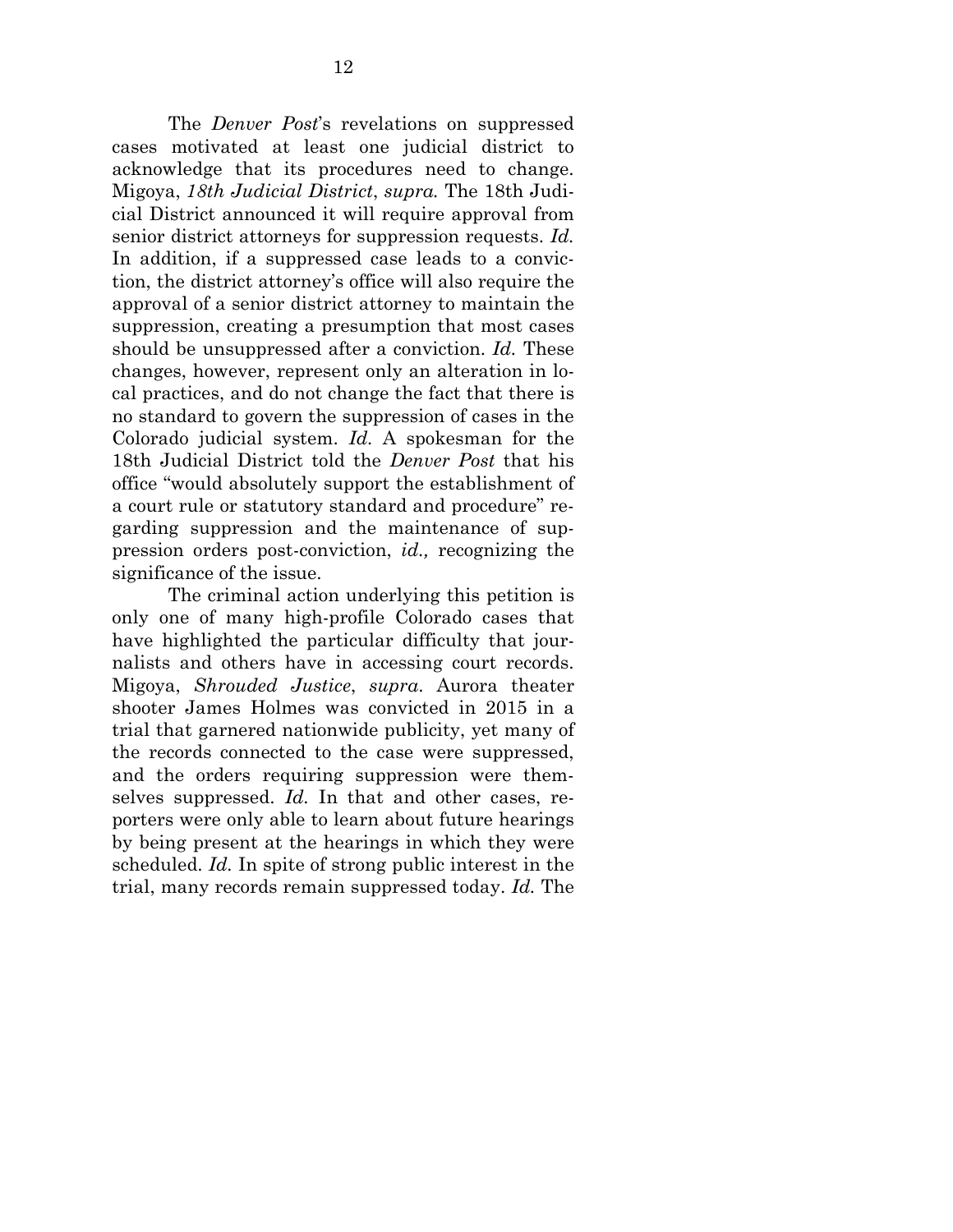psychiatric reports that were essential to Holmes's insanity defense were finally released this summer, at the request of the *Denver Post*. Noelle Phillips, *Aurora Theater Shooter's Psychiatric Reports Unsealed by 2015 Trial Judge*, DENVER POST (July 3, 2018), https://www.denverpost.com/2018/07/03/ james-holmes-psychiatric-reports-unsealed/ [https://perma.cc/AB5F-EBGG].

In his ruling on the motion to release the records, in which he held that the reasons for suppression no longer existed, 18th Judicial District Chief Judge Carlos Samour acknowledged the importance of public access to such a consequential case.

> Throughout the proceedings in this case, the Court repeatedly insisted on openness because it understood the critical role that transparency plays in fostering the public's confidence in the justice system, especially in a case which garners widespread interest locally, nationally, and even internationally. The justice system, which is one of the bedrocks of this nation's democracy, cannot survive if the public loses trust in it, and the public does not trust that which is concealed from it.

Order of June 29, 2018, *State v. Holmes*, No. 12CR1522 (Colo. Dist. Ct.). Nevertheless, Judge Samour highlighted the problem in this case by citing the Colorado Supreme Court's decision to state that there is, at least in Colorado, no presumptive right to court records as there is to court proceedings. *Id.* The confusion surrounding the application of the CCJRA is a matter for the Colorado courts to resolve.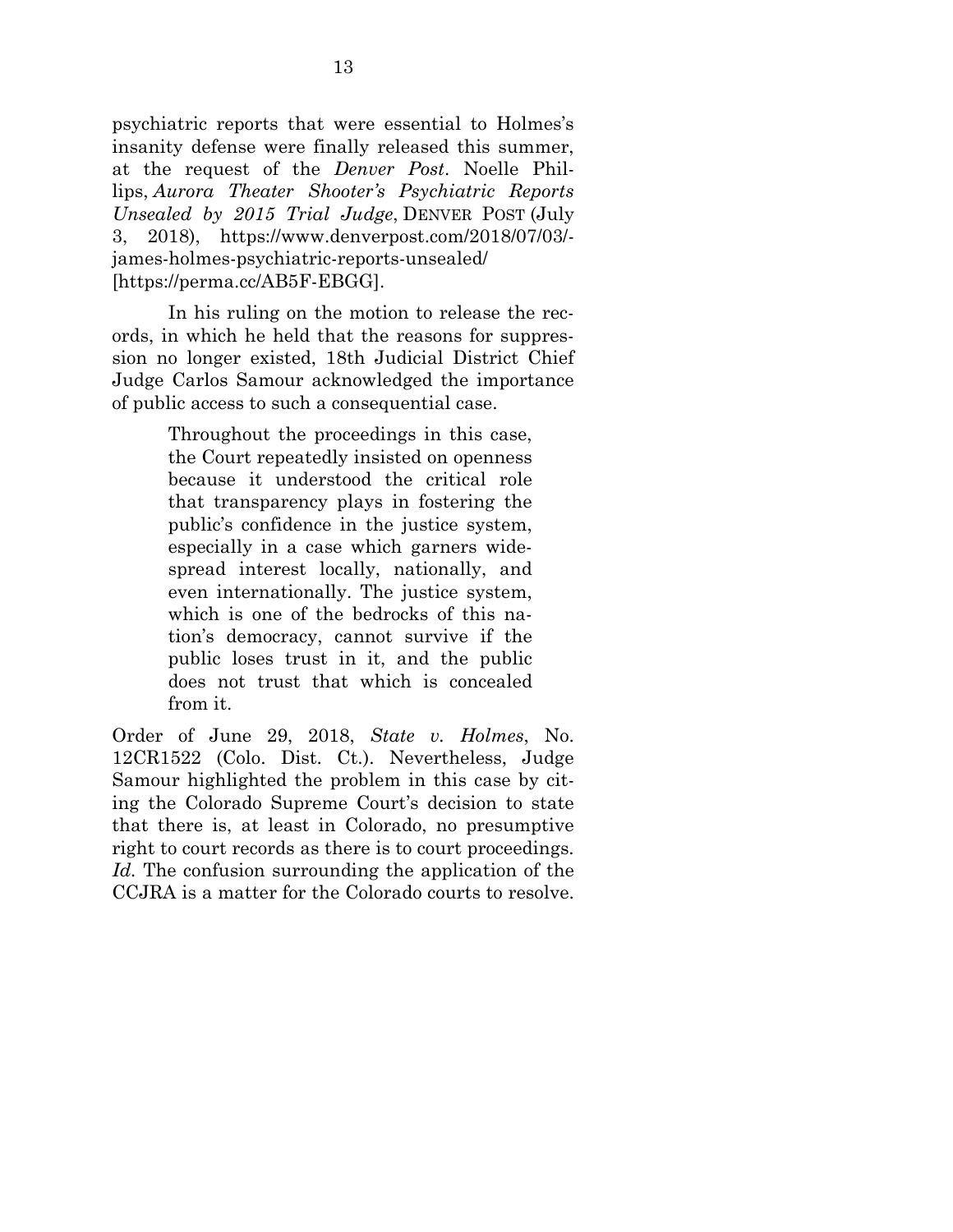But the confusion leads to a practice of denying access, which makes the instant opinion more troubling.

### <span id="page-18-0"></span>**II. The Colorado Supreme Court was obligated to attach the "experience and logic" standard to the issue of access to records, rather than avoid the question.**

The Colorado Supreme Court rejected a request for court records from local journalists, finding that there was no First Amendment precedent directly *applying* this Court's access standard to dispositive judicial records. *See* Petition for a Writ of Certiorari, *Colo. Indep. v. Dist. Court for the Eighteenth Judicial Dist. of Colo.*, No. 18-404 ("Petition"), Appendix A at 1a-6a. However, this Court has made clear that when presented with a question of access to the criminal judicial process, the First Amendment supplies the standard. This Court has justified this standard by finding that

> the right of access to criminal trials plays a particularly significant role in the functioning of the judicial process and the government as a whole. Public scrutiny of a criminal trial enhances the quality and safeguards the integrity of the factfinding process, with benefits to both the defendant and to society as a whole. Moreover, public access to the criminal trial fosters an appearance of fairness, thereby heightening public respect for the judicial process. And in the broadest terms, public access to crimi-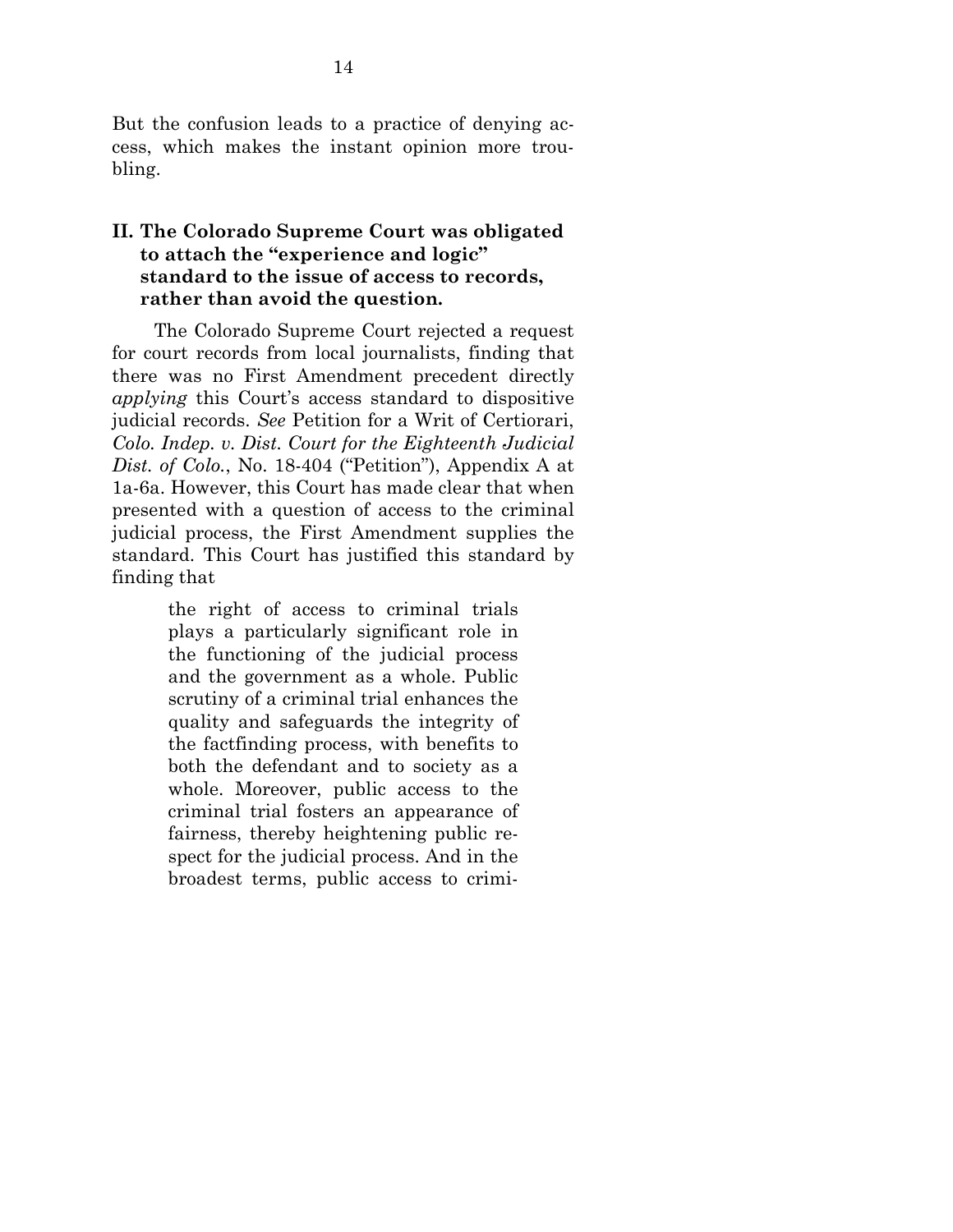nal trials permits the public to participate in and serve as a check upon the judicial process — an essential component in our structure of self-government.

*Globe Newspaper Co. v. Superior Court for Norfolk Cty.*, 457 U.S. 596, 606 (1982).

The role access plays in the *process* would be meaningless without access to the documents which give that process context. *See United States v. McVeigh*, 119 F.3d 806, 812 (10th Cir. 1997) (noting access to documents can be "an important factor in understanding the nature of proceedings themselves").

To answer the access problem, a court must turn to the experience and logic test, which requires a court to evaluate "whether the place and process have historically been open to the press and general public" and "whether public access plays a significant positive role in the functioning of the particular process in question." *Press-Enterprise II*, 478 U.S. at 8.

The access inquiry is a two-step process. A court must recognize first that *Press-Enterprise II*  mandates that the experience and logic test attaches, and second that those two factors must then be fully analyzed. This distinction is important: the precedent does not call for a specific outcome of access. Rather, the precedent requires a court to *apply* the experience and logic test to determine whether there is a qualified constitutional right of access to that specific component of the judicial process. Here, the Colorado Supreme Court found that there was no prece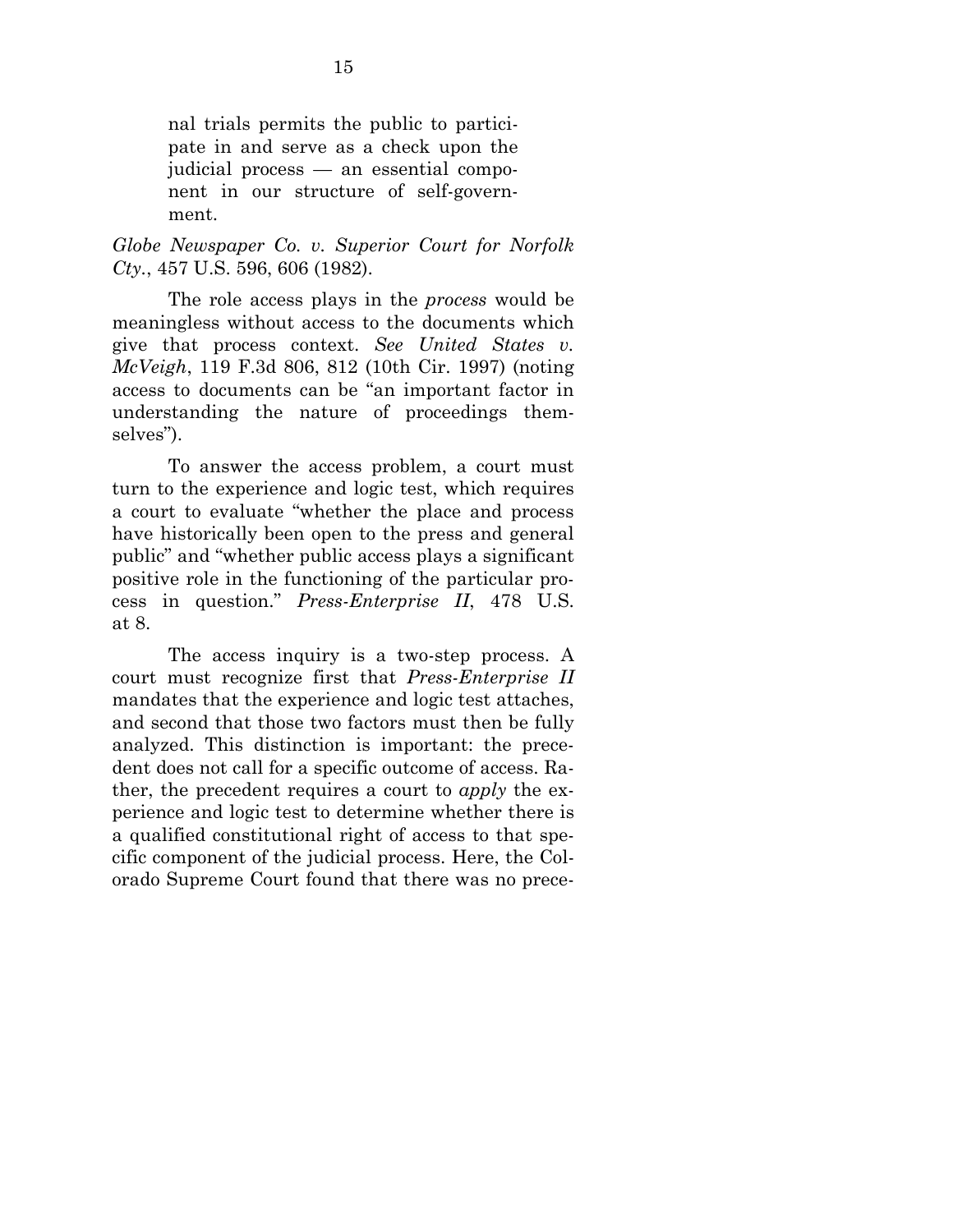dent *applying* the First Amendment standard to dispositive judicial records. *See* Petition, Appendix A at 1a-6a. But its duty under *Press-Enterprise II* was to actually attach and apply the standard itself.

The Colorado Supreme Court's refusal to apply the experience and logic test is no small error. Public access to the judicial system is "an essential component in our structure of self-government," *Globe Newspaper Co.*, 457 U.S. at 606, which increases public confidence in and understanding of our judicial system. *Richmond Newspapers v. Virginia*, 448 U.S. 555, 573 (1980). It is plainly insufficient to ignore the First Amendment access cases from this Court and continue with a statutory scheme that severely inhibits meaningful access.

### <span id="page-20-0"></span>**A. The test for a qualified First Amendment right of access has been routinely considered for all aspects of the judicial process, including hearings and associated records.**

Following this Court's guidance, a majority of circuit courts have attached the experience and logic test to various aspects of the judicial process — both hearings and records — resulting in both positive and negative outcomes on whether the public's qualified right dictated access. See, for example, the following eleven circuit cases which apply the experience and logic test to court records: *Sullo & Bobbitt, P.L.L.C. v. Milner*, 765 F.3d 388, 392 (5th Cir. 2014) (criminal citations); *In re Search of Fair Fin.*, 692 F.3d 424, 429–30 (6th Cir. 2012) (search warrants); *In re Bos. Herald, Inc.*, 321 F.3d 174, 182 (1st Cir. 2003) (financial documents); *United States v. Smith*, 123 F.3d 140, 146 (3d Cir. 1997) (sentencing memo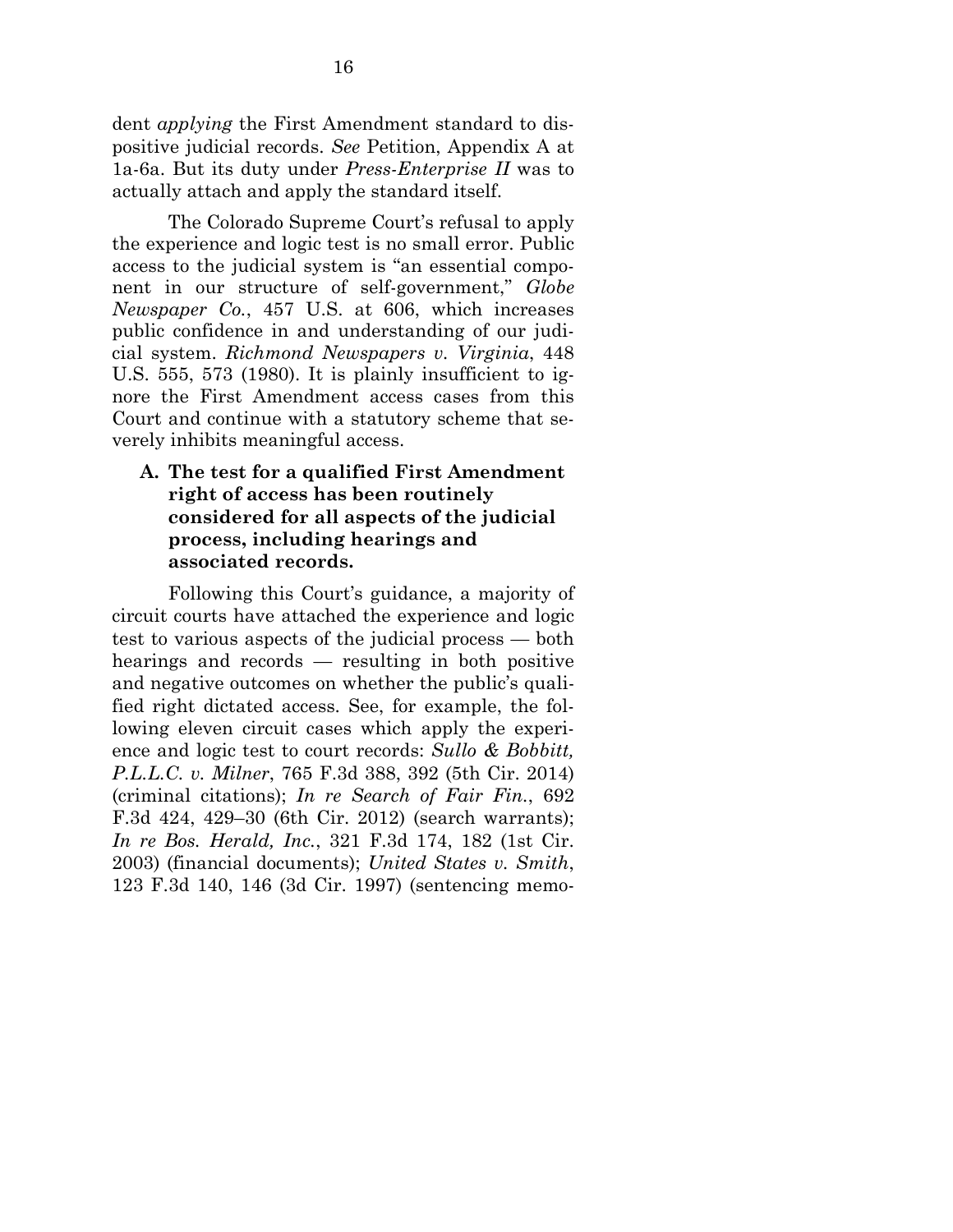randum); *Wash. Post v. Robinson*, 935 F.2d 282, 283 (D.C. Cir. 1991) (plea agreement); *Oregonian Publ'g Co. v. U.S. Dist. Court for Dist. of Or.*, 920 F.2d 1462, 1465 (9th Cir. 1990) (plea agreement); *United States v. Corbitt*, 879 F.2d 224, 228 (7th Cir. 1989) (presentence reports); *United States v. Haller*, 837 F.2d 84, 86–87 (2d Cir. 1988) (plea agreement); *In re Search Warrant for Secretarial Area Outside Office of Gunn*, 855 F.2d 569, 573 (8th Cir. 1988) (search warrant documents); *In re Wash. Post Co.*, 807 F.2d 383, 390 (4th Cir. 1986) (documents filed for plea hearing). Significantly, as examined below, these courts have not treated the application of the experience and logic test to records as a departure from precedent, but as an action logically flowing from this Court's line of First Amendment access cases.

Some circuits have interpreted this Court's jurisprudence to directly require the application of the experience and logic test to records or documents. In *Oregonian Publishing*, the court began its analysis with the proposition that the First Amendment applied to "court proceedings and documents." *Oregonian Publ'g Co.*, 920 F.2d at 1465. The Ninth Circuit cited to this Court's guidance on access in *Press-Enterprise Co. v. Superior Court (Press-Enterprise I)*, 464 U.S. 501 (1984), but did not further justify applying the experience and logic test to records or describe applying the test as diverging from existing precedent.

Similarly, in *Washington Post*, the D.C. Circuit directly applied the experience and logic test to a record without elaborate explanation. 935 F.2d at 287–88. There, the court faced a question of disputed access to a plea agreement. *Id.* It began its analysis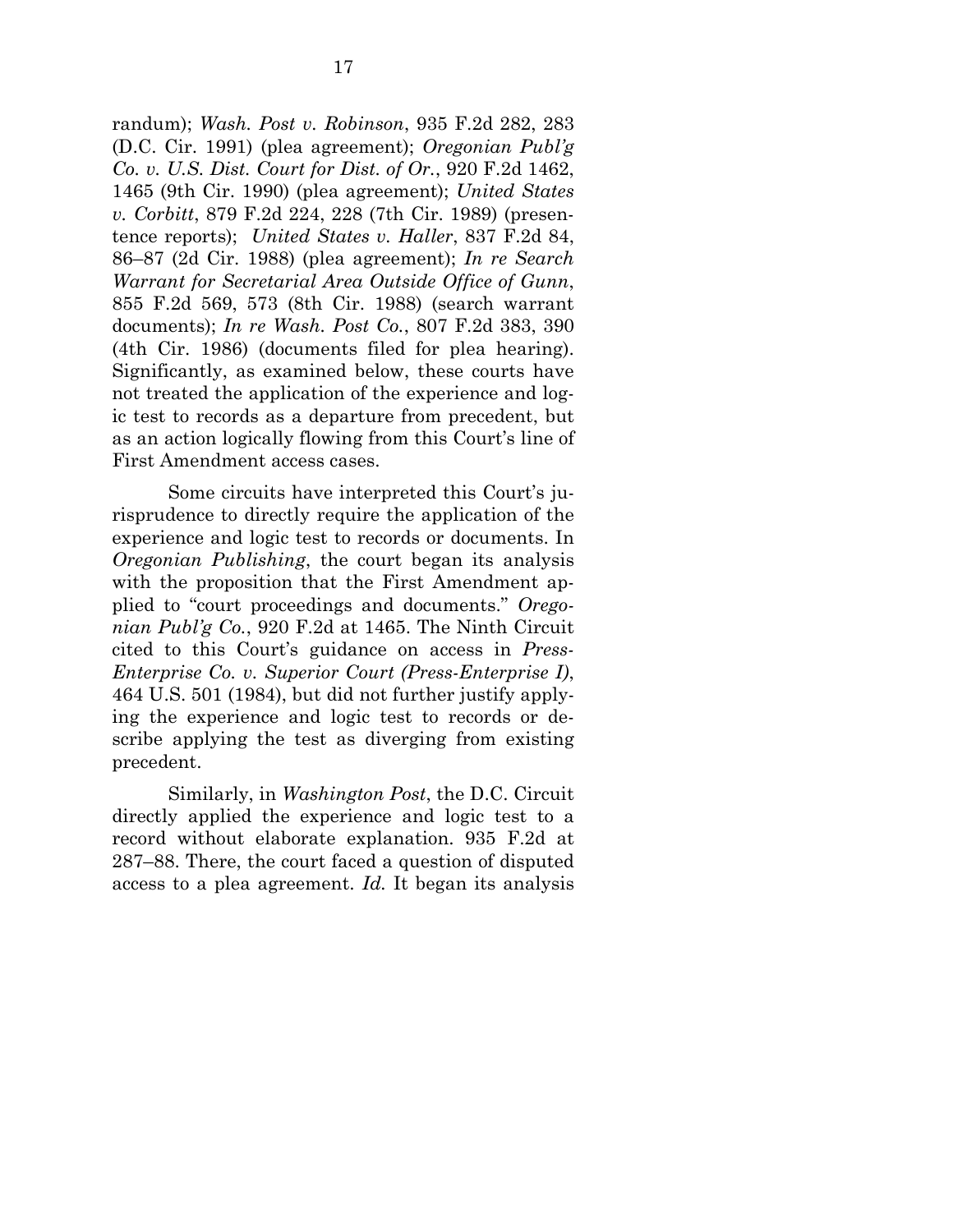by acknowledging that the D.C. Circuit had not previously addressed whether the right of access extended to plea agreements, and then applied the experience and logic test to that specific type of record. *Id.* at 287–88. The court did not debate extending the experience and logic test to records generally and then approach the question of the plea agreement. Instead, relying on this Court's access guidance in *Press-Enterprise I* and *Globe Newspaper*, it found that "[t]he first amendment guarantees the press and the public a general right of access to court proceedings and court documents unless there are compelling reasons demonstrating why it cannot be observed." *Id.* at 287.

The First Circuit likewise found this Court's guidance encompassed a First Amendment right of access to court documents, attached the experience and logic test, and directly applied the test to documents with contested access. *In re Bos. Herald, Inc.*, 321 F.3d at 182. After its analysis, the court found access was not justified by experience and logic considerations. *Id.* at 189. But it still properly attached and evaluated the experience and logic test for the record at issue. *Id.* at 184–89. These circuits did not suggest that attaching the experience and logic test to court records was a departure from this Court's existing guidance on access.

Even those circuits that have not interpreted this Court's guidance as directly applicable to judicial records have still extended the experience and logic test to records based on the same access justifications. The First Circuit, for example, described its actions as independently extending a qualified First Amendment right of access to records. *Globe News-*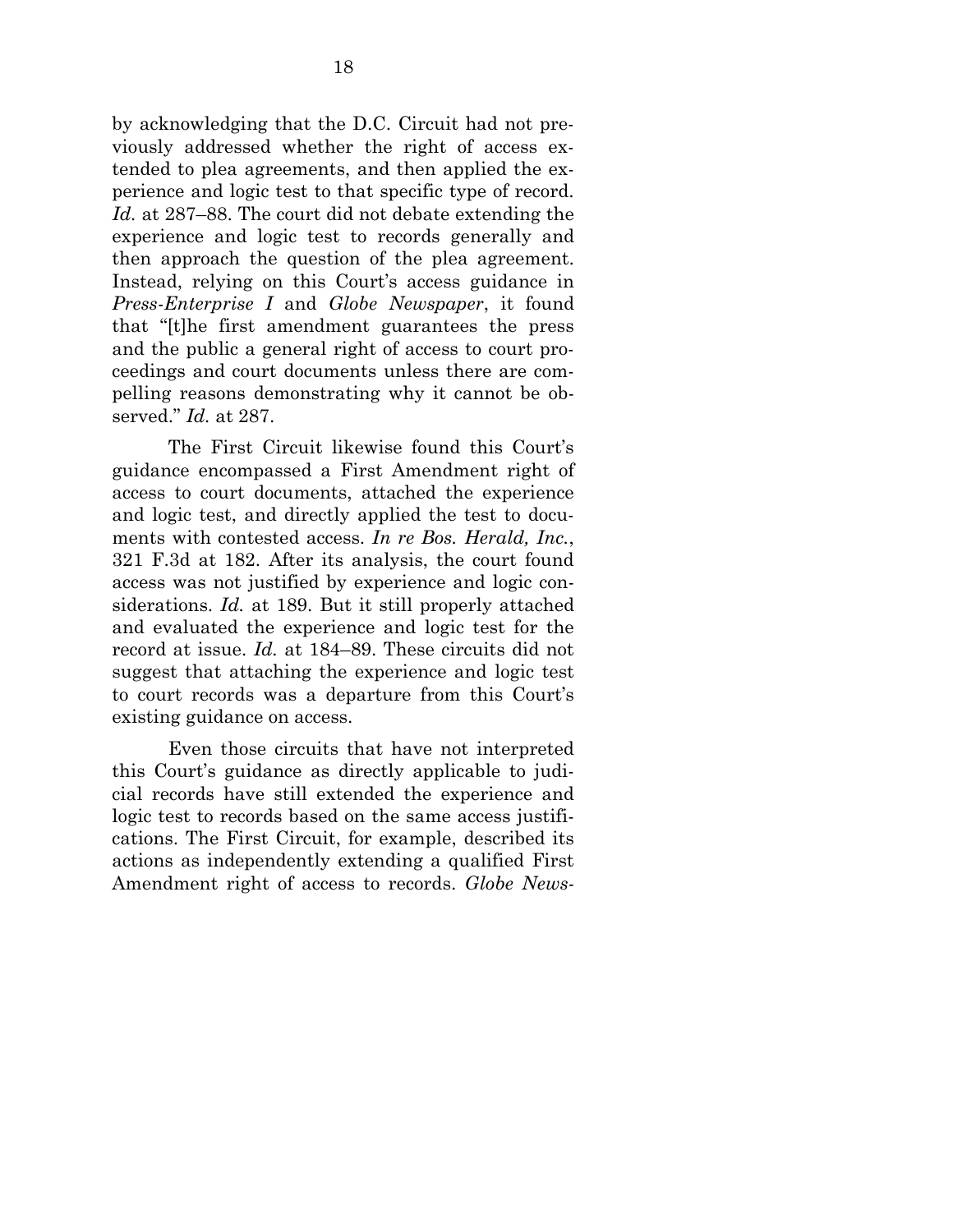*paper Co. v. Pokaski,* 868 F.2d 497, 502 (1st Cir. 1989). It then explained that "[t]he basis for this right is that without access to documents the public often would not have a 'full understanding' of the proceeding and therefore would not always be in a position to serve as an effective check on the system." Id. (citation omitted). The principles that guide inquiries into hearing access "apply as well to the determination of whether to permit access to information contained in court documents because court records often provide important, *sometimes the only*, bases or explanations for a court's decision." *Brown & Williamson Tobacco Corp. v. F.T.C.*, 710 F.2d 1165, 1177 (6th Cir. 1983) (emphasis added).

Furthermore, applying the experience and logic test to records comports with the understanding that court records are themselves a type of proceeding. *See Proceeding*, BLACK'S LAW DICTIONARY (10th ed. 2014) (defining proceeding to include "the pleadings" and "all motions made in the action"); *see also In re Grand Jury Subpoena*, 103 F.3d 234, 242 (2d Cir. 1996) (describing motion to disclose as the "legal proceeding" in question for the purposes of the experience and logic test); *Anderson v. Cryovac, Inc.*, 805 F.2d 1, 12 (1st Cir. 1986) (alluding to documents comprising discovery motions as "discovery proceedings").

The Colorado Supreme Court's failure to recognize the applicability of the experience and logic test to records, no matter its eventual decision on access, fails to align with First Amendment access precedent.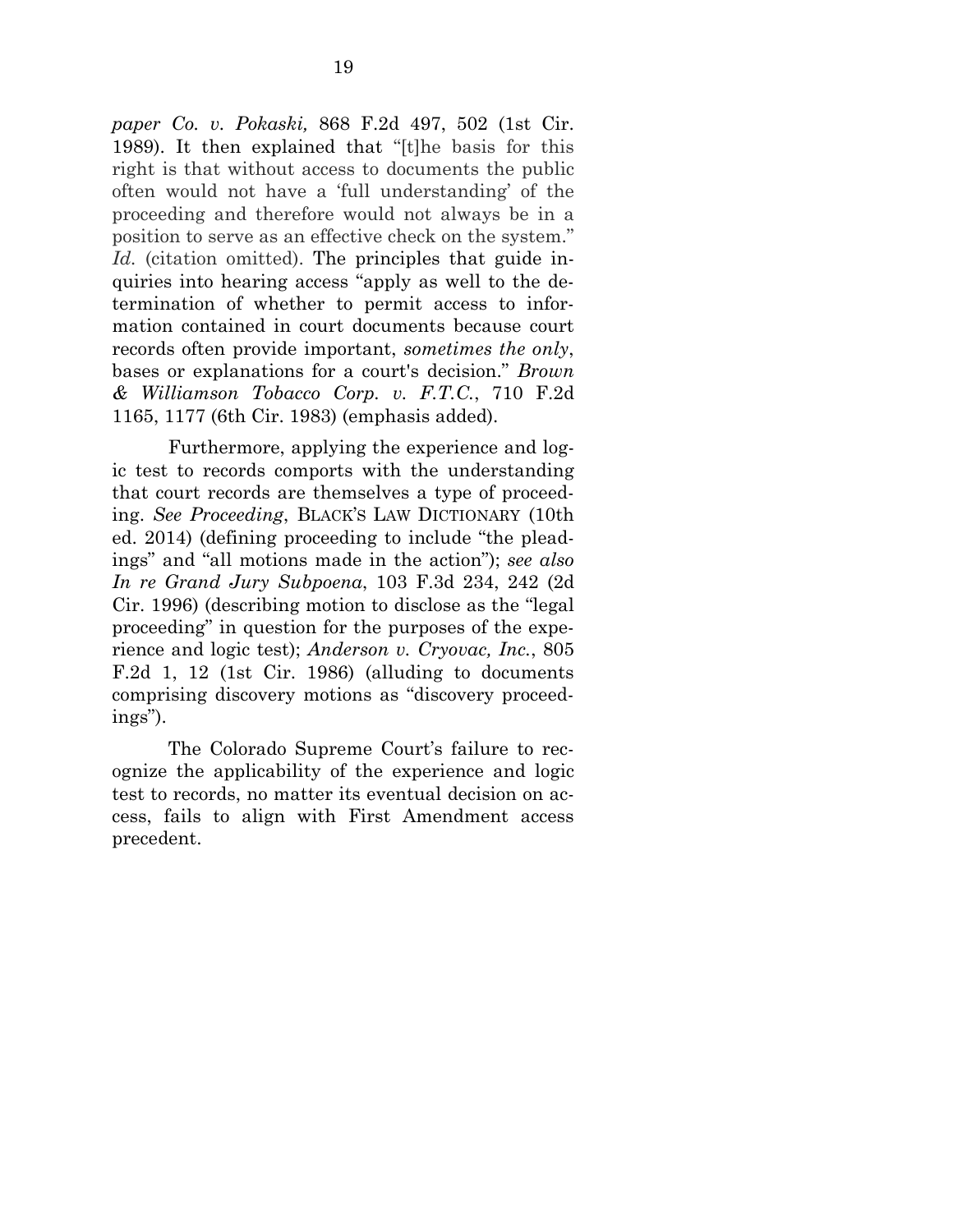#### <span id="page-24-0"></span>**B. Courts that limit access to records recognize the distinction between judicial and tangential records.**

Applying *Press-Enterprise II* to judicial records that are a part of the proceedings is consistent with the actions of those circuits that weigh the interest in access based on the connection to the proceeding. "It is access to the content of the *proceeding* — whether in person, or via some form of documentation — that matters." *United States v. Antar*, 38 F.3d 1348, 1359– 60 (3d Cir. 1994). Accordingly, circuit courts have distinguished not between records and other proceedings, but between types of materials. *See, e.g.*, *In re Bos. Herald, Inc.*, 321 F.3d at 180 (considering whether certain documents are "essentially judicial in character"); *United States v. Amodeo* (*Amodeo I*), 44 F.3d 141, 145 (2d Cir. 1995) (defining "judicial document subject to the right of public access" as distinct from "mere filing of a paper or document").

Courts acknowledge a strong right of access for records that are part of dispositive actions or are essential to the proceedings, but may use a lower common law balancing test for those other materials that are not essential. "The common law does not afford as much substantive protection to the interests of the press and public as the First Amendment does." *In re Wash. Post Co.*, 807 F.2d at 390. Accordingly, circuit courts apply the First Amendmentdriven experience and logic test — or a similar heightened standard — to proceedings and other materials that are dispositive in nature.

This Court has distinguished between those records constituting proceedings and materials that may be "only *tangentially* related to the underlying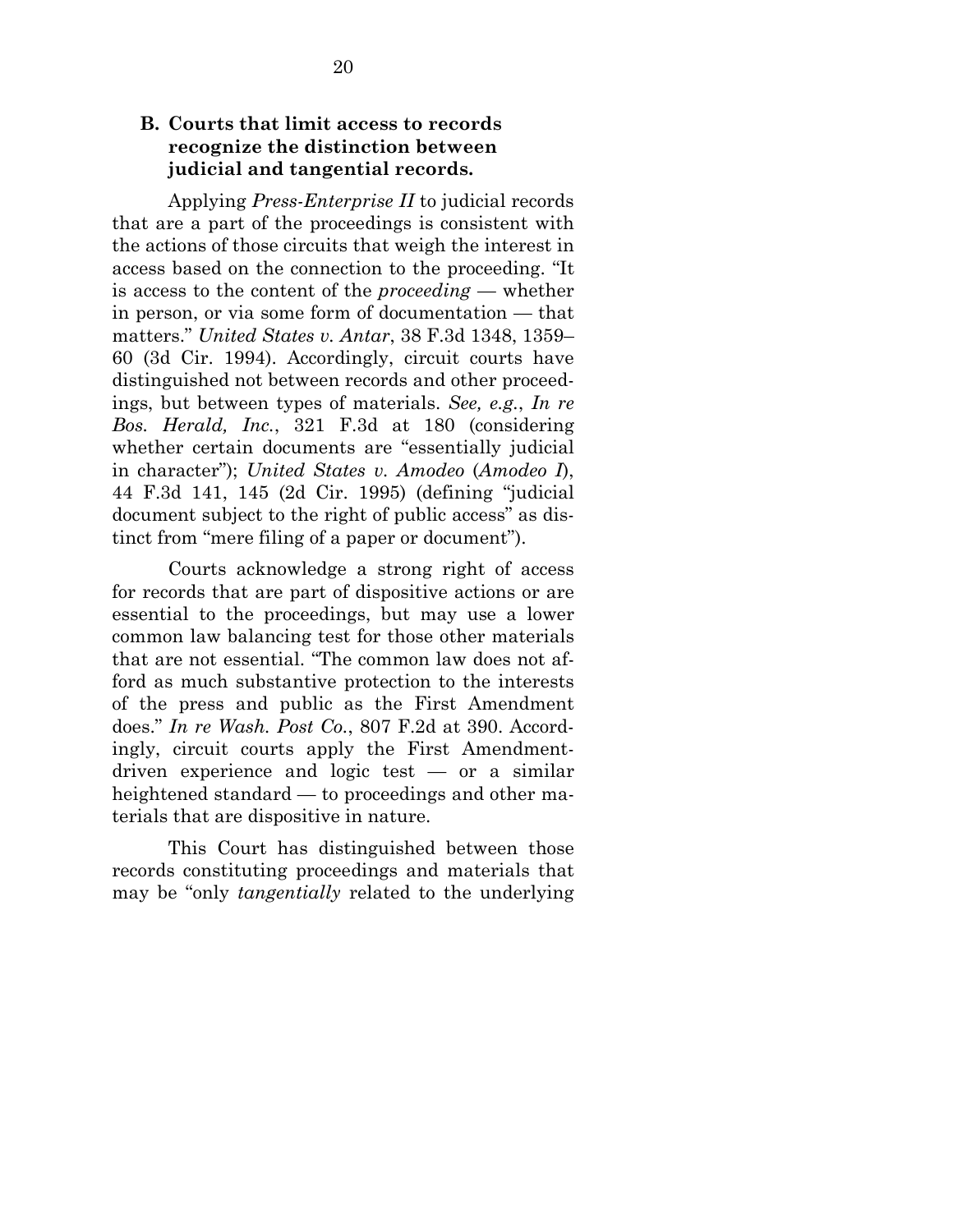cause of action." *See Seattle Times Co. v. Rhinehart*, 467 U.S. 20, 33 (1984) (emphasis added) (referring to non-public pretrial discovery). As proceedings, court records are analyzed under *Press-Enterprise II*  standards or a similar, heightened standard. Tangential materials, however, may still be analyzed under the earlier common law standards, such as those set forth in *Nixon v. Warner Commc'ns*, 435 U.S. 589 (1978) (addressing audio recordings submitted as evidence). Courts may describe tangential materials as "quasi-judicial documents," *Times Mirror Co. v. United States*, 873 F.2d 1210, 1219 (9th Cir. 1989) (addressing pre-indictment search warrants and supporting affidavits) and materials "generated as part of a ministerial process ancillary to the trial." *In re Bos. Herald, Inc.*, 321 F.3d at 189 (addressing financial documents related to application for discounted attorneys' fees under statute).

The Second Circuit explained that the materials' relationship to the court's exercise of judicial power affects the presumption of the right of access. *United States v. Amodeo* (*Amodeo II*), 71 F.3d 1044, 1049 (2d Cir. 1995). The *Amodeo II* court distinguished the standards of presumption of access according to the proximity between the documents and the invocation of judicial power. "[T]he weight to be given the presumption of access must be governed by the *role of the material at issue* in the exercise of Article II judicial power and the resultant value of such information to those monitoring the federal courts." *Id.* (emphasis added). The court distinguished between materials that "play only a negligible role" such as discovery documents, and "any other document which is presented to the court to invoke its powers or affect its decisions" such as "a motion filed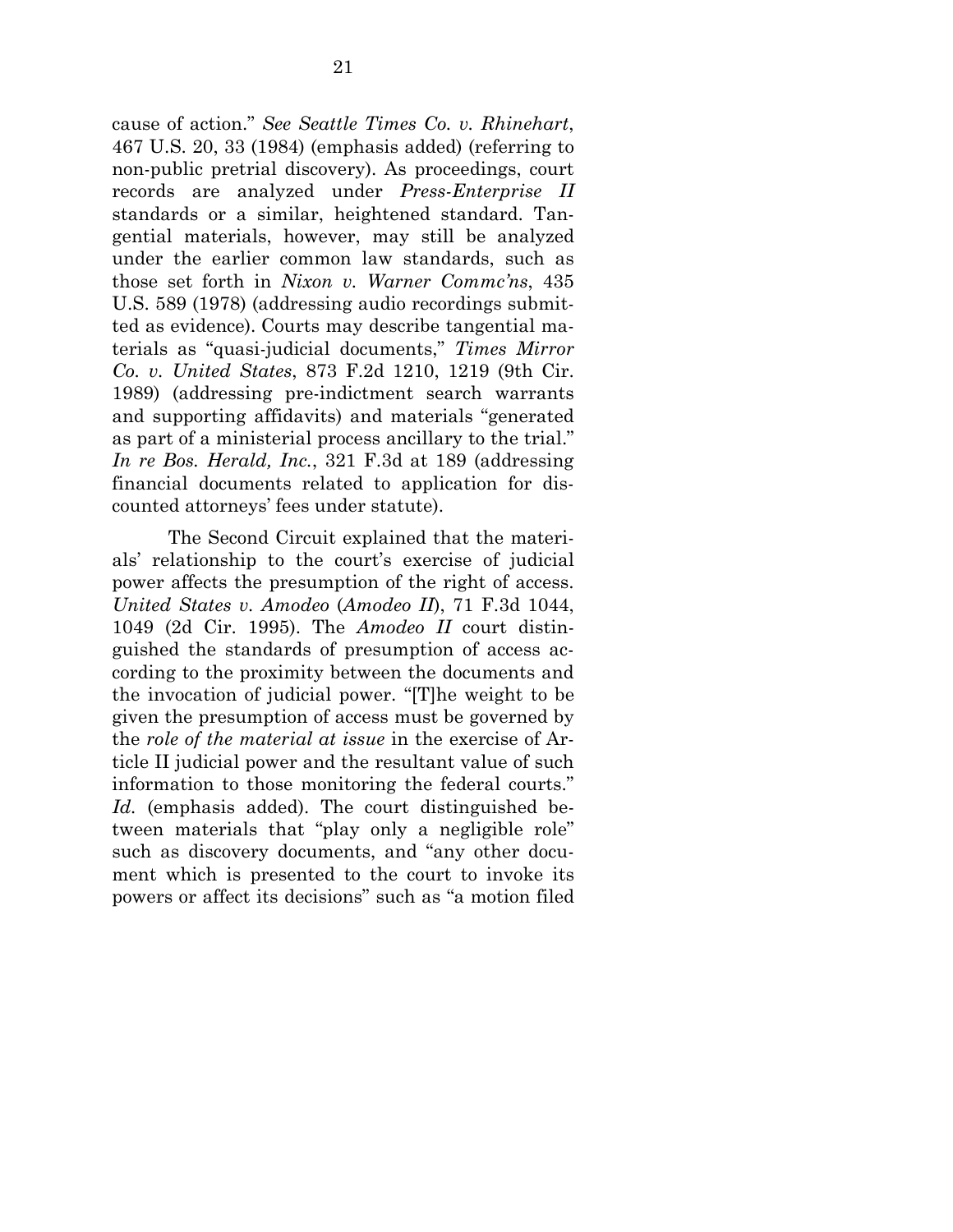by a party seeking action by the court." *Id.* at 1050 (quoting *Bank of Am. Nat'l Trust & Sav. Ass'n v. Hotel Rittenhouse Assocs.*, 800 F.2d 339, 343 (3d Cir. 1986)).

A document's initial status is not necessarily determinative: a tangential material may morph into a proceeding. The status of a tangential material shifts from "raw fruits of discovery" once the materials are part of a dispositive motion. *Rushford v. New Yorker Magazine*, 846 F.2d 249, 252 (4th Cir. 1988). Accordingly, material under seal may shift into a proceeding to which a strong presumption of access attached.

Two decisions in the Ninth Circuit illustrate how courts address questions of access to material previously under seal. In *Oregonian Publishing Co.*, the court applied the *Press-Enterprise II* experience and logic test to a sealed plea agreement sought by a newspaper. 920 F.2d at 1463, 1465. The court found a right of qualified access to plea agreement documents. *Id.* at 1467. Noting the "presumed right of access to court proceedings and documents," the Ninth Circuit applied the *Press-Enterprise II* test and found that plea agreements "have typically been open" and that blocking access to plea agreements would block access "to a significant segment of our criminal justice system." *Id.* at 1465.

In *Kamakana v. City & County of Honolulu*, the Ninth Circuit distinguished between documents attached to dispositive motions and documents attached to non-dispositive motions, applying a heightened right of access standard to the dispositive records. 447 F.3d 1172, 1181 (9th Cir. 2006). In a civil rights action, local and federal governments sought a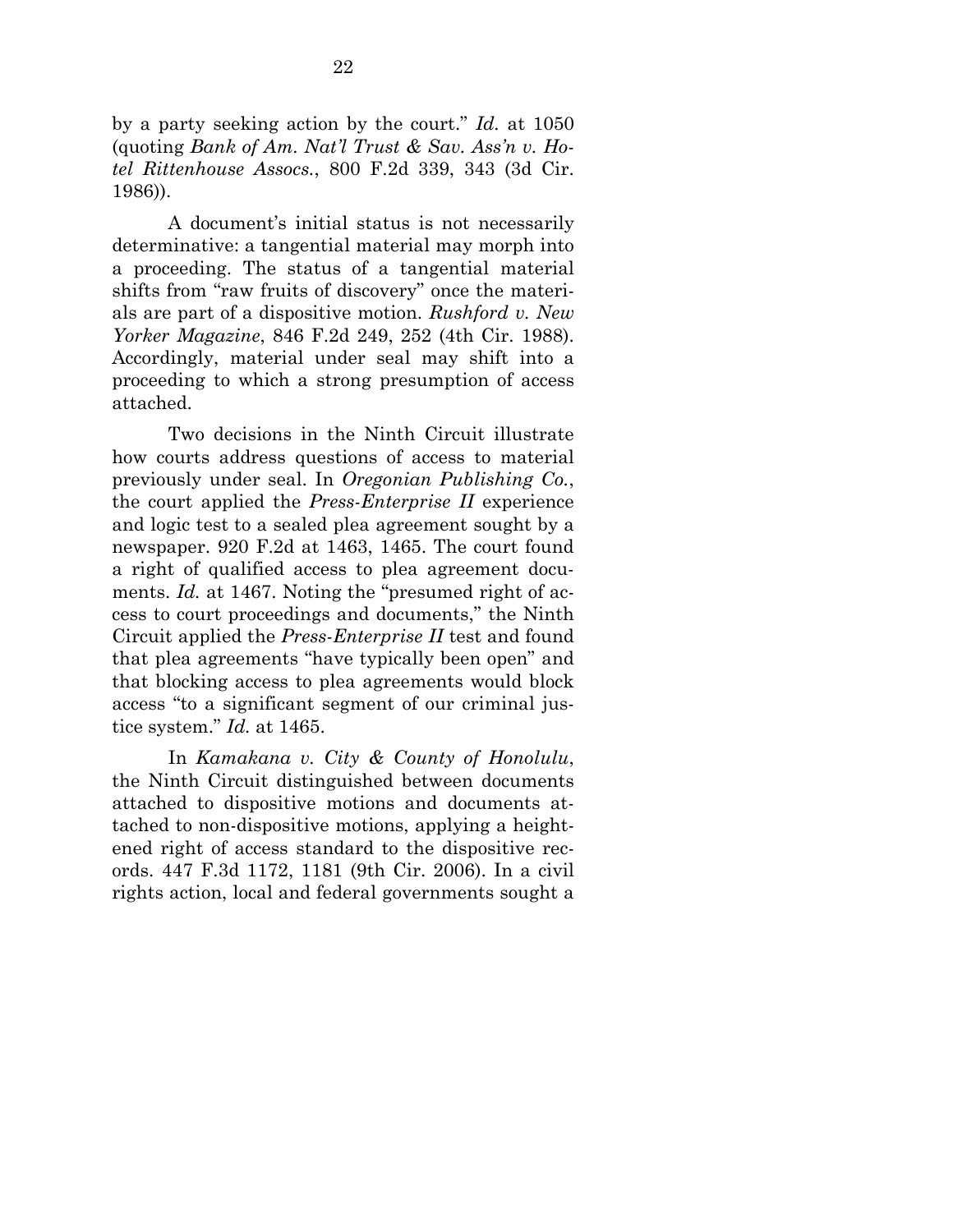stay on the magistrate judge's order to unseal the record — including most of the discovery documents — that had previously been subject to a stipulated protective order. *Id.* at 1176–78. The court applied a higher standard to those documents attached to dispositive motions. "The public policies that support the right of access to *dispositive motions, and related materials*, do not apply with equal force to nondispositive materials." *Id.* at 1179 (emphasis added).

The heightened standard resembled *Press-Enterprise II*'s test and considered the tradition of keeping such documents secret. *Compare id.* at 1183–84 (considering whether documents have "*neither* a history of access *nor* an important public need justifying access" (quoting *Times Mirror Co. v. United States*, 873 F.2d at 1219)), *with Press-Enterprise II*, 478 U.S. at 10 (discussing "tradition of accessibility" under First Amendment right of access analysis).

The *Kamakana* decision did not reflect a shift in the Ninth Circuit away from *Oregonian Publishing*'s approach to the right of access to proceedings. Rather, *Kamakana* reflects the distinction between tangential materials in pretrial discovery and records attached to dispositive motions, demonstrated by the court's decision to subject non-dispositive materials that are not proceedings to a common law standard. *See Kamakana*, 447 F.3d at 1180 ("A 'good cause' showing under Rule 26(c) will suffice to keep sealed records attached to non-dispositive motions." (citing Fed. R. Civ. P. 26(c))).

As illustrated by circuit courts' analysis, proceedings, especially dispositive records amounting to proceedings, must be subject to the First Amendment-based *Press-Enterprise II* test and must be af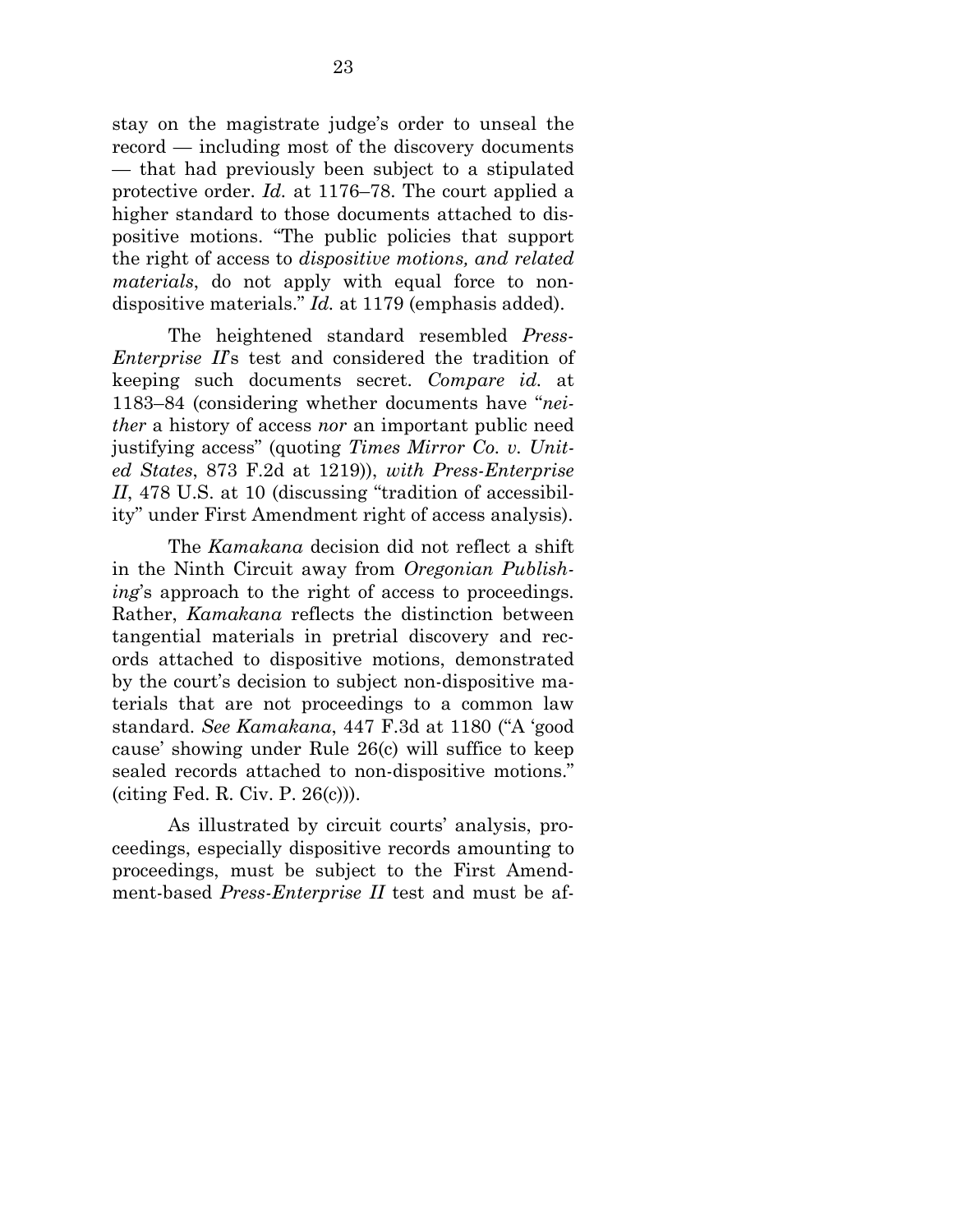forded the accompanying protection for the interests of the press and public. Public access to proceedings "[gives] assurance that the proceedings [are] conducted fairly to all concerned, and it discourage[s] perjury, the misconduct of participants, and decisions based on secret bias or partiality." *Richmond Newspapers*, 448 U.S. at 569.

<span id="page-28-0"></span>The nature of the records at issue in the instant case — as proceedings, rather than tangential materials — should have compelled the Colorado Supreme Court to attach the experience and logic test. The Colorado Supreme Court cannot resolve the question of access to particular judicial proceedings merely by looking for precedent explicitly mandating access. The court's approach jeopardizes the assurances to the public endorsed by this Court in *Richmond Newspapers*.